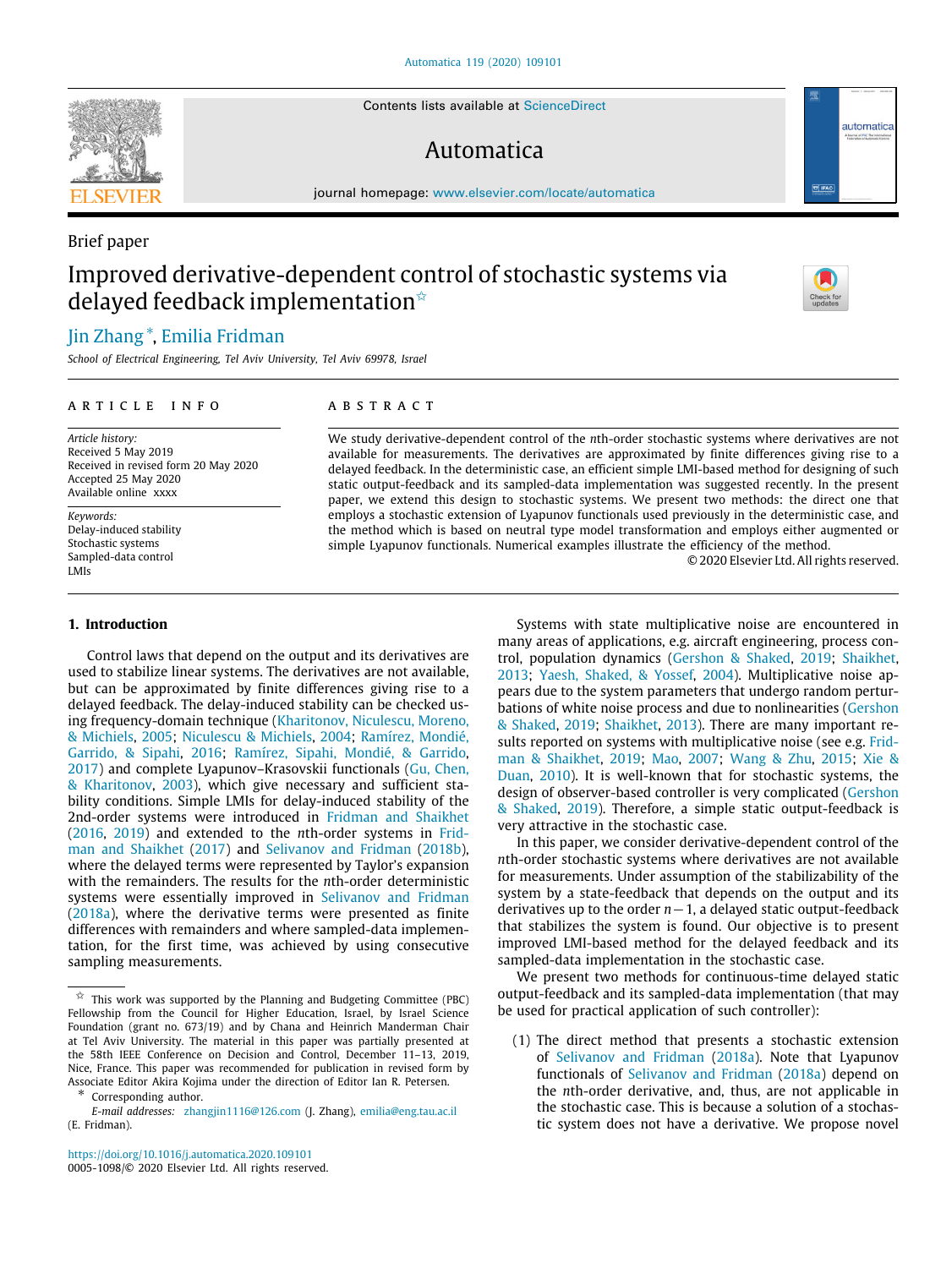Lyapunov functionals that depend on the deterministic and stochastic parts of the system.

(2) The method based on the neutral type model transformation, where we present the derivative of the order  $i$  ( $i = 1, ..., n - 1$ ) in the form of the finite-difference with the remainder in the form of time-derivative of the integral term. The latter term depends on the same *i*th derivative (and not on  $(i + 1)$ th derivative as in [Seli](#page-7-9)[vanov & Fridman,](#page-7-9) [2018a\)](#page-7-9) which is well-defined in the stochastic case. We employ either augmented or simple (i.e. non-augmented) Lyapunov functionals (as was proposed in [Fridman & Shaikhet](#page-7-6), [2019](#page-7-6) for the 2nd-order systems). However, to compensate sampling, we still have to use Lyapunov functionals that depend on the deterministic and stochastic parts of the system.

The efficiency of the method is illustrated by numerical examples. In the continuous-time case, for larger stochastic perturbations, the second method via the simple Lyapunov functional leads to less conservative results with less decision variables in LMIs than the first method. Moreover, the second method with augmented Lyapunov functional improves the results via the simple Lyapunov functional and via the first method (but on the account of computational complexity). In the sampled-data case, the second method leads to more conservative results if the stochastic perturbations are small. However, it allows larger stochastic perturbations even via the simple Lyapunov functional.

Summarizing, we have extended the efficient method (i.e. timedelay implementation of derivative-dependent feedback of [Seli](#page-7-9)[vanov & Fridman,](#page-7-9) [2018a](#page-7-9)) from deterministic to stochastic case, and improved the deterministic results by using neutral type model transformation and augmented Lyapunov functionals. We have also extended results of [Fridman and Shaikhet](#page-7-6) [\(2019\)](#page-7-6) to the higher-order systems and to sampled-data control. A conference version of this paper confined to the 3rd-order systems was presented in [Zhang and Fridman](#page-8-6) [\(2019](#page-8-6)).

**Notations.** Throughout this paper,  $I_k$  is the identity  $k \times k$  matrix, the superscript  $T$  stands for matrix transposition.  $\mathbb{R}^n$  denotes the *n*-dimensional Euclidean space with Euclidean norm |·|, R *n*×*m* denotes the set of all  $n \times m$  real matrices with the induced norm |·|. Denote by *diag*{. . .} and *col*{. . .} the block-diagonal matrix and block-column vector, respectively,  $diag\{R_i\}_{i=1}^n$  is the blockdiagonal matrix with  $R_i$  ( $i = 1, ..., n$ ) being on the diagonal.  $X > 0$  means that *X* is a positive definite symmetric matrix, and for any square matrix *X*,  $sym\{X\}$  denotes  $X^T+X$ . Denote by  $EX$ the mathematical expectation of stochastic variable *X*. For matrix *S* and vector *X* with appropriate dimensions  $|X|_{S}^{2} := X^{T}SX$ .

We now present two useful Lemmas:

**Lemma 1** (*Jensen's Inequality, [Fridman](#page-7-12), [2014](#page-7-12); [Solomon & Fridman,](#page-8-7) [2013](#page-8-7)*). *Denote*  $G = \int_{b}^{a} f(s)x(s)ds$ , where  $f : [a, b] \rightarrow [0, \infty]$ ,  $\mathbf{x}:[a,b]\rightarrow\mathbb{R}^n$  and the integration concerned is well defined. Then *for any n*  $\times$  *n* matrix *R*  $>$  0 *the following inequality holds:* 

$$
GTRG \leq \int_b^a f(s)ds \int_b^a f(s)xT(s)Rx(s)ds.
$$

<span id="page-1-8"></span>**Lemma 2** (*Exponential Wirtinger's Inequality, [Selivanov & Fridman,](#page-7-13) [2016](#page-7-13)*). Let  $x(t)$  :  $(a, b) \rightarrow \mathbb{R}^n$  be absolutely continuous with  $\dot{x} \in$  $L_2(a, b)$  *and*  $x(a) = 0$  *or*  $x(b) = 0$ *. Then for any*  $\alpha \in \mathbb{R}$  *and*  $n \times n$ *matrix W* > 0 *the following inequality holds:*

$$
\int_b^a e^{2\alpha t} x^T(s)Wx(s)ds \leq e^{2|\alpha|(b-a)}\frac{4(b-a)^2}{\pi^2} \int_a^b e^{2\alpha t} x^T(s)W\dot{x}(s)ds.
$$

#### **2. Continuous-time control**

<span id="page-1-0"></span>Consider the *n*th-order stochastic system

$$
y^{(n)}(t) = \sum_{i=0}^{n-1} (A_i + C_i \dot{w}(t)) y^{(i)}(t) + Bu(t),
$$
\n(1)

where  $y(t) = y^{(0)}(t) \in \mathbb{R}^k$  is the measurement,  $y^{(i)}(t)$  is the *i*th derivative of  $y(t)$ ,  $u(t) \in \mathbb{R}^m$  is the control input,  $w(t)$  is the onedimensional Brownian motion [\(Mao,](#page-7-11) [2007;](#page-7-11) [Shaikhet,](#page-8-2) [2013\)](#page-8-2), *A<sup>i</sup>* ,  $C_i \in \mathbb{R}^{k \times k}$  and  $B \in \mathbb{R}^{k \times m}$  are constant matrices. Let

$$
x(t) = col\{y^{(0)}(t), \ldots, y^{(n-1)}(t)\}
$$
  
\n
$$
= col\{x_0(t), \ldots, x_{n-1}(t)\} \in \mathbb{R}^{nk},
$$
  
\n
$$
A = \begin{bmatrix} 0 & l_k & 0 & \cdots & 0 \\ 0 & l_k & \cdots & 0 & 0 \\ \cdots & \cdots & \cdots & \cdots & \cdots & \cdots \\ 0 & 0 & 0 & \cdots & l_k \\ a_0 & A_1 & A_2 & \cdots & A_{n-1} \end{bmatrix} \in \mathbb{R}^{nk \times nk},
$$
  
\n
$$
\bar{B} = col\{0, B\} \in \mathbb{R}^{nk \times m}, \quad \bar{C} = [C_0, \ldots, C_{n-1}] \in \mathbb{R}^{k \times nk}.
$$

Then ([1](#page-1-0)) can be presented as

<span id="page-1-1"></span>
$$
dx(t) = (Ax(t) + \bar{B}u(t))dt + Cx(t)dw(t).
$$
\n(2)

Assume that  $(A, \overline{B})$  is stabilizable. Then there exist  $\overline{K}_i \in \mathbb{R}^{m \times k}$  $(i = 0, \ldots, n-1)$  such that

<span id="page-1-4"></span>
$$
D = A + \bar{B}\bar{K}, \quad \bar{K} = [\bar{K}_0, \dots, \bar{K}_{n-1}]
$$
\n(3)

is Hurwitz. Then system [\(2\)](#page-1-1) with a small enough stochastic perturbation (i.e. small enough |*C*|) is mean-square stabilized by the state-feedback

<span id="page-1-2"></span>
$$
u(t) = \sum_{i=0}^{n-1} \bar{K}_i x_i(t), \quad \bar{K}_i \in \mathbb{R}^{m \times k}.
$$
 (4)

However, differently from the state-feedback case with the full knowledge of the system state, we consider the output-feedback control, where the derivatives  $x_i(t)$  ( $i = 1, ..., n - 1$ ) in ([4\)](#page-1-2) are not available. As in [Selivanov and Fridman](#page-7-9) ([2018a](#page-7-9)), we employ in this paper their finite-difference approximations:

<span id="page-1-7"></span>
$$
\begin{array}{l}\n\bar{x}_0(t) = x_0(t), \\
x_i(t) \approx \bar{x}_i(t) = \frac{\bar{x}_{i-1}(t) - \bar{x}_{i-1}(t-h)}{h} \\
= \frac{1}{h^i} \sum_{j=0}^i \binom{i}{j} (-1)^j x_0(t-jh), \quad i = 1, \dots, n-1\n\end{array} \tag{5}
$$

with a constant delay *h* > 0 and the binomial coefficients  $\binom{i}{j} = \frac{i!}{j!(i-j)!}$ . By replacing *x*<sub>*i*</sub>(*t*), (*i* = 0, . . . , *n* − 1) in ([4](#page-1-2)) with their approximations, we have the following delay-dependent feedback

<span id="page-1-3"></span>
$$
u(t) = \sum_{i=0}^{n-1} \bar{K}_i \bar{x}_i(t) = \sum_{i=0}^{n-1} K_i x_0(t - ih), \tag{6}
$$

where  $x_0(t) = x_0(0)$  for  $t < 0$  and

<span id="page-1-5"></span>
$$
K_i = (-1)^i \sum_{j=i}^{n-1} {j \choose i} \frac{1}{h^j} \bar{K}_j, \quad i = 0, \dots, n-1.
$$
 (7)

<span id="page-1-6"></span>As in the deterministic case (see e.g. [French, Ilchmann, and](#page-7-14) [Mueller](#page-7-14) ([2009](#page-7-14))), we will show that for small enough stochastic perturbations, if  $(2)$  $(2)$  $(2)$  is stabilized by the derivative-dependent feedback  $(4)$ , then it can be stabilized by static output-feedback  $(6)$  $(6)$  with small enough  $h > 0$ . Note that an alternative outputfeedback is an observer-based controller. However, the implementation of such controller is essentially more complicated especially for stochastic systems (see e.g. (7) in [Gershon and Shaked](#page-7-10) ([2019\)](#page-7-10)). Here we provide a much simpler static output-feedback ([6\)](#page-1-3). Such a feedback can be easily applied e.g. via sampled-data implementation (see Section [3\)](#page-5-0).

Moreover, as mentioned in [Ramírez et al.](#page-7-2) [\(2016,](#page-7-2) [2017](#page-7-3)), the main problem with the derivative-dependent control stems from the noisy measurements of the derivative terms. Here measurement noise problems are mitigated since the finite differences mimic pure derivatives, and controller  $(6)$  does not rely on the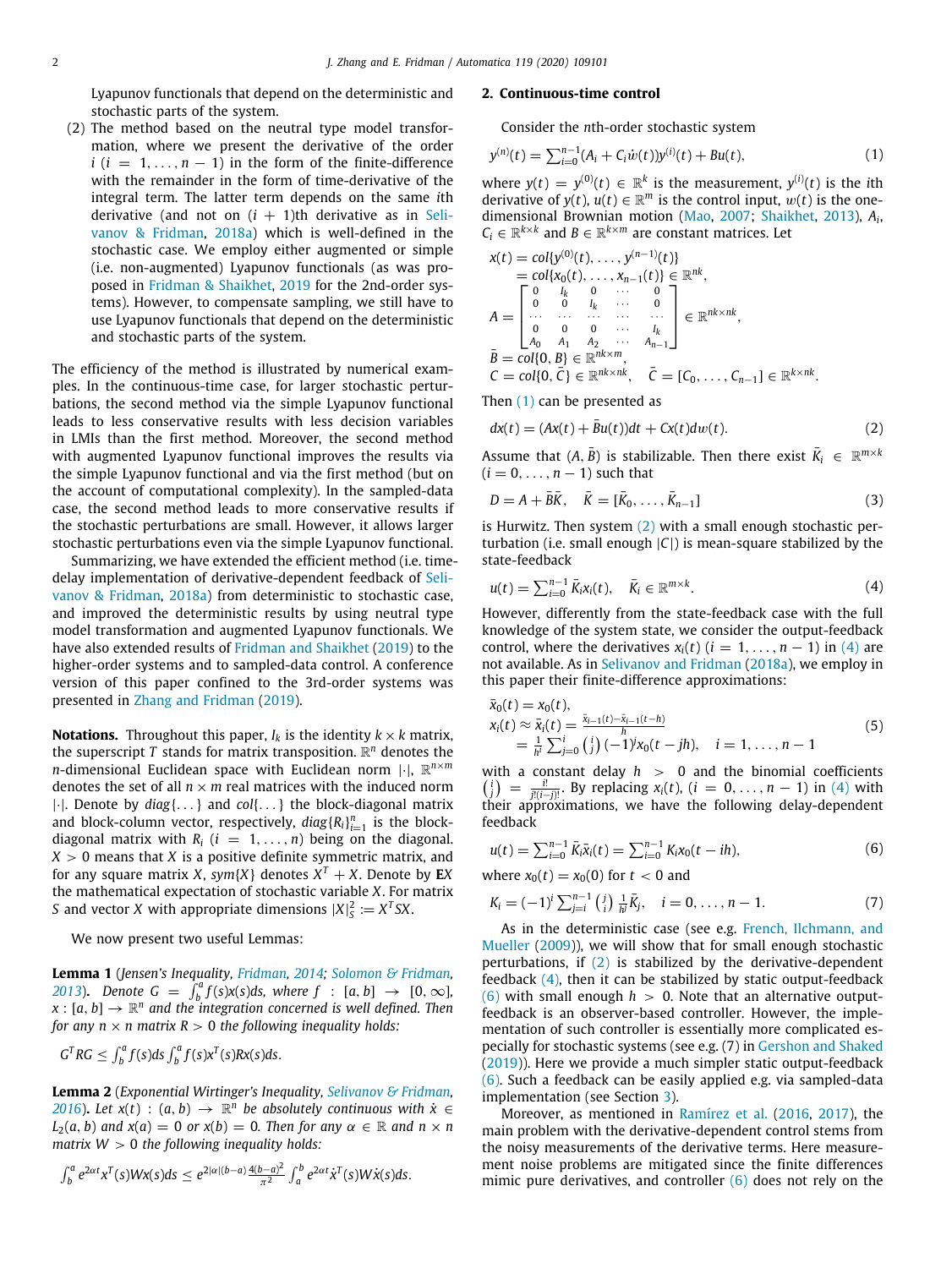measurements of the derivatives. Note also that the suggested design method is efficient provided the measurements of  $x<sub>0</sub>(t)$  are accurate (not noisy).

Following the idea of [Selivanov and Fridman](#page-7-9) ([2018a](#page-7-9)), we present the approximation errors  $x_i(t) - \bar{x}_i(t)$  ( $i = 1, ..., n - 1$ ) as

$$
\bar{x}_i(t) = x_i(t) - \int_{t-ih}^t \varphi_i(t-s)\dot{x}_i(s)ds,
$$
\n(8)

where  $\varphi_1(v) = \frac{h-v}{h}$ ,  $v \in [0, h]$  and for  $i = 1, ..., n - 2$ 

$$
\varphi_{i+1}(v) = \begin{cases}\n\int_0^v \frac{\varphi_i(\lambda)}{h} d\lambda + \frac{h-v}{h}, & v \in [0, h] \\
\int_{v-h}^v \frac{\varphi_i(\lambda)}{h} d\lambda, & v \in (h, ih). \\
\int_{v-h}^{ih} \frac{\varphi_i(\lambda)}{h} d\lambda, & v \in [ih, ih+h].\n\end{cases}
$$

The functions  $\varphi_i(v)$  ( $i = 1, \ldots, n-1$ ) have the following properties:

$$
\begin{cases}\n0 \le \varphi_i(v) \le 1, & v \in [0, ih], \\
\varphi_i(0) = 1, & \varphi_i(ih) = 0, \\
\int_0^h \varphi_i(v) dv = \frac{ih}{2}, \\
\frac{d}{dv} \varphi_i(v) \in [-\frac{1}{h}, 0], & v \in [0, ih].\n\end{cases}
$$
\n(9)

Compared with [Selivanov and Fridman](#page-7-9) ([2018a](#page-7-9)), this paper additionally gives the lower bound of  $\frac{d}{dv}\varphi_i(v)$  that can be easily verified since  $0 \leq \varphi_i(v) \leq 1$ . This property is employed in the stochastic case for the stability analysis under the sampled-data feedback (see e.g.  $(47)$  where  $\psi_i(v) = -\frac{d}{dv}\varphi_i(v)$ ).

The system  $(2)$ ,  $(4)$  $(4)$  takes the form

$$
dx(t) = Dx(t)dt + Cx(t)dw(t),
$$
\n(10)

where *D* is given by  $(3)$  $(3)$ . Via  $(8)$  $(8)$ , the system  $(2)$  $(2)$  $(2)$ ,  $(6)$  $(6)$  takes the form

$$
dx(t) = f_1(t)dt + Cx(t)dw(t)
$$
\n(11)

with the same *D* and

$$
f_1(t) = Dx(t) + \sum_{i=1}^{n-1} \bar{B}\bar{K}_i \kappa_i(t),
$$
  
\n
$$
\kappa_i(t) = -\int_{t-in}^t \varphi_i(t-s)\dot{x}_i(s)ds.
$$
\n(12)

#### *2.1. Stability of* [\(11\)](#page-2-1)*: direct method*

For the sake of simplicity, we denote that for  $i = 1, \ldots, n-1$ 

$$
H_i = [0_{k \times ik} I_k 0_{k \times (n-i-1)k}], \quad \phi_i(\lambda) = \int_{\lambda}^{ih} \varphi_i(v) dv.
$$
 (13)

The LMI conditions are derived by using Lyapunov functional

$$
V_1 = V_P + \sum_{i=1}^{n-1} \frac{ih}{2} V_{R_i} + V_{F_1}, \tag{14}
$$

where

$$
V_P = x^T(t)Px(t),
$$
  
\n
$$
V_{R_i} = \int_{t-ih}^t e^{-2\alpha(t-s)}\phi_i(t-s)|x_{i+1}(s)|_{R_i}^2 ds, \quad i = 1, ..., n-2,
$$
  
\n
$$
V_{R_{n-1}} = \int_{t-(n-1)h}^t e^{-2\alpha(t-s)}\phi_{n-1}(t-s)|H_{n-1}f_1(s)|_{R_{n-1}}^2 ds,
$$
  
\n
$$
V_{F_1} = \int_{t-(n-1)h}^t e^{-2\alpha(t-s)}\phi_{n-1}(t-s)|H_{n-1}Cx(s)|_{F_1}^2 ds,
$$
  
\n
$$
P > 0, \quad R_i > 0, \quad i = 1, ..., n-1, \quad F_1 > 0.
$$

Note that the terms  $V_{R_i}$  ( $i = 1, \ldots, n-2$ ) are from [Selivanov and](#page-7-9) [Fridman](#page-7-9) [\(2018a\)](#page-7-9), whereas the terms  $V_{R_{n-1}}$  and  $V_{F_1}$  are stochastic extensions of Lyapunov functionals that depend on  $\dot{x}(t)$ .

<span id="page-2-9"></span>**Theorem 1.** *Given*  $\overline{K}_i$  ( $i = 0, ..., n - 1$ ) *let the derivativedependent feedback* ([4](#page-1-2)) *exponentially stabilizes* [\(2](#page-1-1)), where  $C = 0$ , *with a decay rate*  $\bar{\alpha} > 0$ *.* 

*(i) Given tuning parameters h > 0 and*  $\alpha \in (0, \bar{\alpha})$ *, let there exist nk* × *nk* matrix  $P > 0$ ,  $k \times k$  matrices  $R_i > 0$  ( $i = 1, ..., n - 1$ ) and  $F_1 > 0$  *that satisfy* 

$$
\varPhi_1 < 0,\tag{15}
$$

*where* Φ<sup>1</sup> *is the symmetric matrix composed from*

<span id="page-2-0"></span>
$$
\Phi_{11} = sym\{PD\} + 2\alpha P + C^T PC
$$
  
+  $\sum_{i=1}^{n-2} \frac{(ih)^2}{4} |H_{i+1}|_{R_i}^2 + \frac{(n-1)h}{2} |H_{n-1}C|_{F_1}^2$ ,  

$$
\Phi_{12} = P\bar{B}[\bar{K}_1, \dots, \bar{K}_{n-1}],
$$
  

$$
\Phi_{14} = \frac{(n-1)h}{2} D^T H_{n-1}^T R_{n-1},
$$
  

$$
\Phi_{22} = -diag\{e^{-2\alpha i h} R_i\}_{i=1}^{n-1},
$$
  

$$
\Phi_{23} = [0_{k \times (n-2)k}, -e^{-2\alpha (n-1)h} R_{n-1}]^T,
$$
  

$$
\Phi_{24} = \frac{(n-1)h}{2} [\bar{K}_1, \dots, \bar{K}_{n-1}]^T \bar{B}^T H_{n-1}^T R_{n-1},
$$
  

$$
\Phi_{33} = -e^{-2\alpha (n-1)h} (R_{n-1} + F_1), \qquad \Phi_{44} = -R_{n-1}
$$

*with D given by* [\(3](#page-1-4))*. Then the delay-dependent feedback* [\(6](#page-1-3)) *with a time-delay h* > 0 *and controller gains* ([7](#page-1-5)) *exponentially meansquare stabilizes* ([2\)](#page-1-1) *with a decay rate*  $\alpha > 0$ *.* 

*(ii)* Given any  $\alpha \in (0, \bar{\alpha})$ , the LMI of item *(i)* is always feasible for *small enough stochastic perturbations and h* > 0 *(meaning that the delay-dependent feedback* [\(6](#page-1-3)) *with controller gains* [\(7](#page-1-5)) *exponentially stabilizes* ([2](#page-1-1)) *with a decay rate*  $\alpha > 0$ *).* 

<span id="page-2-2"></span>**Proof.** (i) Let  $\mathcal{L}$  be the generator of the system ([11](#page-2-1)) ([Fridman &](#page-7-6) [Shaikhet,](#page-7-6) [2019;](#page-7-6) [Mao](#page-7-11), [2007\)](#page-7-11). Via ([9\)](#page-2-2), we have

<span id="page-2-4"></span>
$$
\mathcal{L}V_{P} + 2\alpha V_{P} = 2x^{T}(t)Pf_{1}(t) + x^{T}(t)C^{T}PCx(t)
$$
  
+2\alpha x^{T}(t)Px(t),  

$$
\mathcal{L}V_{R_{i}} + 2\alpha V_{R_{i}} = \frac{ib}{2}|x_{i+1}(t)|_{R_{i}}^{2}
$$
  
-  $\int_{t-in}^{t} e^{-2\alpha(t-s)}\varphi_{i}(t-s)|x_{i+1}(s)|_{R_{i}}^{2}ds$ ,  
i = 1, ..., n - 2,  

$$
\mathcal{L}V_{R_{n-1}} + 2\alpha V_{R_{n-1}} = \frac{(n-1)h}{2}|H_{n-1}f_{1}(t)|_{R_{n-1}}^{2}
$$
  
-  $\int_{t-(n-1)h}^{t} e^{-2\alpha(t-s)}\varphi_{n-1}(t-s)|H_{n-1}f_{1}(s)|_{R_{n-1}}^{2}ds$ ,  

$$
\mathcal{L}V_{F_{1}} + 2\alpha V_{F_{1}} = \frac{(n-1)h}{2}|H_{n-1}Cx(t)|_{F_{1}}^{2}
$$
  
-  $\int_{t-(n-1)h}^{t} e^{-2\alpha(t-s)}\varphi_{n-1}(t-s)|H_{n-1}Cx(s)|_{F_{1}}^{2}ds$ .

<span id="page-2-1"></span>Using [Lemma](#page-1-6) [1](#page-1-6) and via  $(12)$  $(12)$  $(12)$ , we obtain

<span id="page-2-3"></span>
$$
\begin{array}{ll}\n\frac{ih}{2} \int_{t-ih}^{t} e^{-2\alpha(t-s)} \varphi_i(t-s) |x_{i+1}(s)|_{R_i}^2 ds \\
\geq e^{-2\alpha ih} \kappa_i^T(t) R_i \kappa_i(t), \quad i = 1, \dots, n-2, \\
\frac{nh-h}{2} \int_{t-(n-1)h}^{t} e^{-2\alpha(t-s)} \varphi_{n-1}(t-s) |H_{n-1}f_1(s)|_{R_{n-1}}^2 ds \\
\geq e^{-2\alpha(n-1)h} | \int_{t-(n-1)h}^{t} \varphi_{n-1}(t-s) H_{n-1}f_1(s) ds |_{R_{n-1}}^2 \\
= e^{-2\alpha(n-1)h} | \kappa_{n-1}(t) + \varrho_1(t) |_{R_{n-1}}^2,\n\end{array} \tag{17}
$$

where

$$
\varrho_1(t) = \int_{t-(n-1)h}^t \varphi_{n-1}(t-s)H_{n-1}Cx(s)dw(s).
$$

<span id="page-2-10"></span>By Itô integral properties (see e.g. [Fridman & Shaikhet,](#page-7-6) [2019;](#page-7-6) [Mao,](#page-7-11) [2007\)](#page-7-11) and via ([9](#page-2-2)), we have for any matrix  $F_1 > 0$ 

<span id="page-2-5"></span>
$$
\mathbf{E}e^{-2\alpha(n-1)h} \mathcal{Q}_1^T(t)F_1\mathcal{Q}_1(t)
$$
\n
$$
= \mathbf{E}e^{-2\alpha(n-1)h} \int_{t-(n-1)h}^t \varphi_{n-1}^2(t-s) |H_{n-1}Cx(s)|_{F_1}^2 ds
$$
\n
$$
\leq \mathbf{E} \int_{t-(n-1)h}^t e^{-2\alpha(t-s)} \varphi_{n-1}(t-s) |H_{n-1}Cx(s)|_{F_1}^2 ds.
$$
\n(18)

In view of  $(16)$ – $(18)$  $(18)$  $(18)$ , we obtain

<span id="page-2-7"></span>
$$
\mathbf{E}\mathcal{L}V_1 + \mathbf{E}2\alpha V_1 \le \mathbf{E}\xi_1^T \bar{\Phi}_1 \xi_1 + \mathbf{E}\frac{(nh-h)^2}{4} |H_{n-1}f_1(t)|_{R_{n-1}}^2,
$$
(19)

where  $\xi_1 = \text{col}\{x(t), \kappa_1(t), \ldots, \kappa_{n-1}(t), \varrho_1(t)\}$  and  $\overline{\Phi}_1$  is obtained from  $\Phi_1$  given by ([15](#page-2-6)) by taking away the last block-column and block-row. Substituting  $f_1(t)$  given by  $(12)$  $(12)$  $(12)$  into  $(19)$  and further applying Schur's complement, we arrive at  $\mathbf{E}\mathcal{L}V_1 + \mathbf{E}2\alpha V_1 \leq 0$ since  $\Phi_1$  < 0, which implies that [\(7](#page-1-5)) exponentially mean-square stabilizes ([2\)](#page-1-1) with a decay rate  $\alpha > 0$ .

(ii) If  $(4)$  $(4)$  exponentially stabilizes  $(2)$  $(2)$ , where  $C = 0$ , with a decay rate  $\bar{\alpha} > 0$ , then for any  $\alpha \in (0, \bar{\alpha})$  there exists  $0 < P \in \mathbb{R}^{nk \times nk}$ such that  $sym\{PD\}$  +  $2\alpha P < 0$ . Thus,

<span id="page-2-8"></span><span id="page-2-6"></span>
$$
sym\{PD\} + 2\alpha P + C^T PC < 0\tag{20}
$$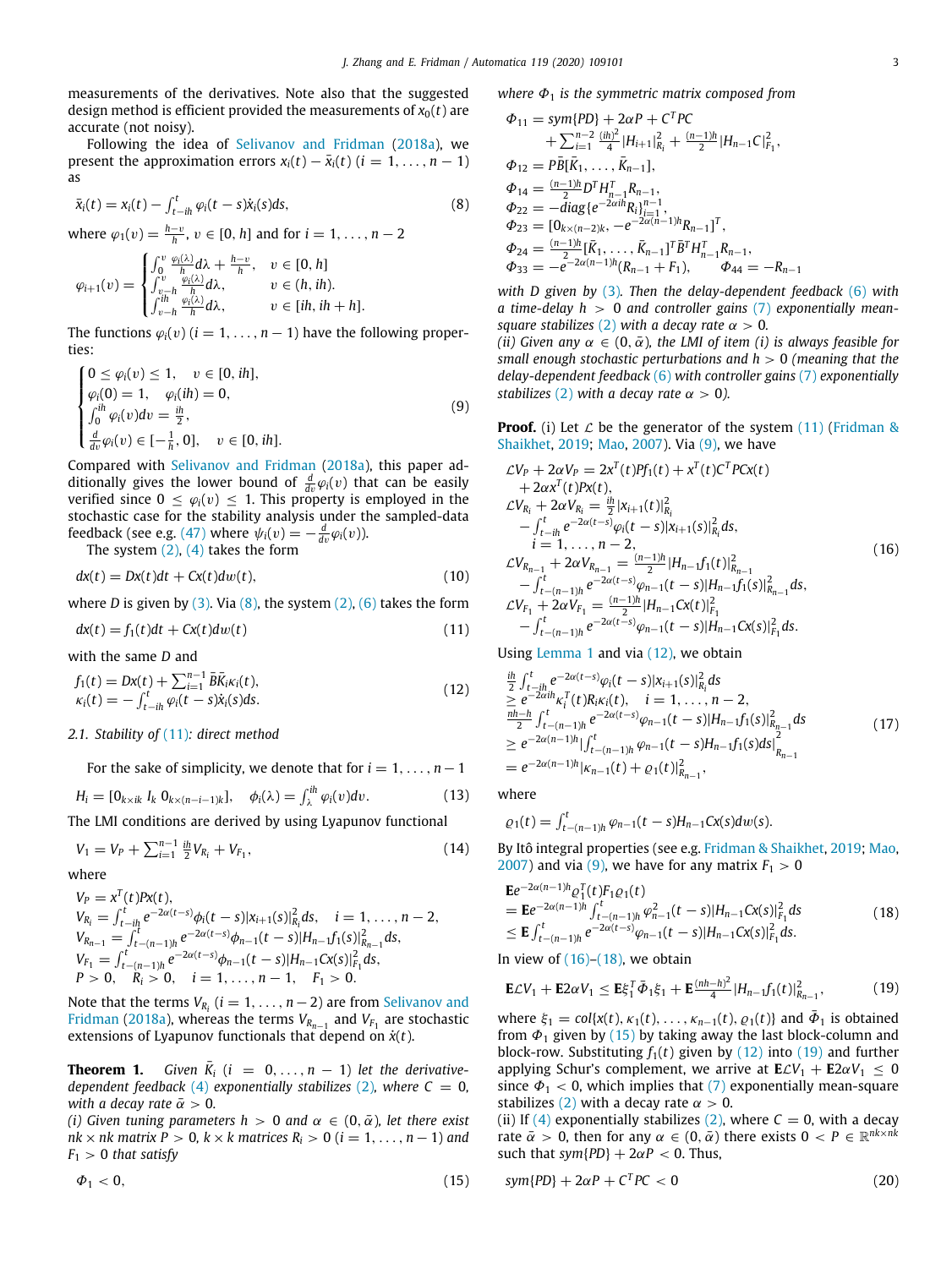for small enough  $|C|$ . We choose  $R_i = F_1 = \frac{1}{\sqrt{h}} I_k$  ( $i = 1, ..., n-1$ ). By using Schur's complement,  $\bar{\phi}_1 < 0$  is equivalent to

$$
sym\{PD\} + 2\alpha P + C^{T}PC + \sqrt{h}(G_1 + hG_2) < 0,\tag{21}
$$

where

$$
G_1 = \frac{n-1}{2} |H_{n-1}C|^2 + \sum_{i=1}^{n-2} e^{2\alpha i h} |P\overline{B}\overline{K}_i|^2 + 2e^{2\alpha(n-1)h} |P\overline{B}\overline{K}_{n-1}|^2,
$$
  
\n
$$
G_2 = \sum_{i=1}^{n-2} \frac{i^2}{4} |H_{i+1}|^2.
$$

Inequality ([20](#page-2-8)) implies ([21](#page-3-0)) for small enough  $h > 0$  since  $\sqrt{h}(G_1 +$  $hG_2$ )  $\rightarrow$  0 for  $h \rightarrow 0$ , implying the feasibility of  $\bar{\Phi}_1$  < 0 for small enough *h* > 0. Finally, applying Schur's complement to the last block-column and block-row of  $\Phi_1$  given by [\(15\)](#page-2-6), we find that  $\Phi_1$  < 0 for small enough  $h > 0$  if  $\overline{\Phi}_1$  < 0 is feasible. Therefore, the LMI of item (i) is always feasible for small enough  $h > 0$  and |*C*|. □

<span id="page-3-7"></span>**Remark 1.** Based on the analysis LMIs (e.g. LMI [\(15\)](#page-2-6) of [Theorem](#page-2-9) [1](#page-2-9)), the LMI-based design can be derived as follows: we first set  $P^{-1} = X = [X_{j,i}]_{n \times n}$  and multiply ([15](#page-2-6)) by *diag*  $\{X, \sum_{i=1}^{n} X_{2,i}, \ldots, \sum_{i=1}^{n} X_{n,i}, \sum_{i=1}^{n} X_{n,i}, R_{n-1}^{-1}\}$  and its transpose from the right and the left, respectively. By denoting

$$
Y = \overline{K}X = [Y_0, \ldots, Y_{n-1}],
$$
  
\n
$$
\hat{R}_i = \sum_{j=1}^n X_{i+1,j} R_i \sum_{j=1}^n X_{j,i+1} \ (i = 1, \ldots, n-1),
$$
  
\n
$$
\hat{F}_1 = \sum_{j=1}^n X_{n,j} F_1 \sum_{j=1}^n X_{j,n},
$$

applying Schur's complement and employing

$$
-\sum_{j=1}^n X_{j,i+1}\hat{R}_i^{-1} \sum_{j=1}^n X_{i+1,j} \leq \hat{R}_i - \sum_{j=1}^n (X_{j,i+1} + X_{i+1,j})
$$

and the similar inequality for  $\hat{F}_1$ -term, we arrive at the following design LMI  $\hat{\Phi}$  < 0, where  $\hat{\Phi}$  is the symmetric matrix composed from

$$
\hat{\Phi}_{11} = sym\{AX + \bar{B}Y\} + 2\alpha X,\n\hat{\Phi}_{12} = \bar{B}[Y_1, \dots, Y_{n-1}],\n\hat{\Phi}_{14} = \frac{(n-1)h}{2}(XA^T + Y^T \bar{B}^T)H_{n-1}^T,\n\hat{\Phi}_{15} = X[\frac{h}{2}H_2^T, \dots, \frac{(n-2)h}{2}H_{n-1}^T],\n\hat{\Phi}_{16} = XC^T[I_{nk}, \sqrt{\frac{(n-1)h}{2}}H_{n-1}^T],\n\hat{\Phi}_{22} = -diag\{e^{-2\alpha i\hat{n}}\hat{R}_i\}_{i=1}^{n-1},\n\hat{\Phi}_{23} = [0_{k\times(n-2)k}, -e^{-2\alpha(n-1)h}\hat{R}_{n-1}]^T,\n\hat{\Phi}_{33} = -e^{-2\alpha(n-1)h}(\hat{R}_{n-1} + \hat{F}_1),\n\hat{\Phi}_{44} = \hat{R}_{n-1} - \sum_{i=1}^n (X_{i,n} + X_{n,i}),\n\hat{\Phi}_{55} = diag\{\hat{R}_j - \sum_{i=1}^n (X_{i,j+1} + X_{2,j+1})\}_{j=1}^{n-2},\n\hat{\Phi}_{66} = diag\{-X, \hat{F}_1 - \sum_{i=1}^n (X_{i,j+1} + X_{n,i})\}
$$

with the decision variables  $X > 0$ ,  $\hat{R}_i > 0$   $(i = 1, \ldots, n{-}1)$ ,  $\hat{F}_1 > 0$ and *Y* to be determined, and tuning scalar parameters  $h > 0$ and  $\alpha > 0$ . If the above design LMI is feasible, the stabilizing controller gain is given by  $\overline{K} = YX^{-1}$ . Note that differently from the analysis LMI, the feasibility of the design LMI for small enough values of *h* and  $\alpha$  cannot be proved even for  $C = 0$ . The examples below show that the design LMI is feasible for the 2nd- and 3rd-order systems, but unfeasible for the 4th-order system (see [Remark](#page-4-0) [3\)](#page-4-0).

#### *2.2. Stability via neutral type model transformation*

In this section, we derive stability conditions by using neutral type model transformation ([Fridman & Shaikhet](#page-7-7), [2017,](#page-7-7) [2019;](#page-7-6) [Niculescu,](#page-7-15) [2001](#page-7-15)). First, we show that the integrals  $\kappa_i(t)$  (*i* =  $1, \ldots, n-1$ ) given by ([12](#page-2-3)) can be presented as

<span id="page-3-1"></span><span id="page-3-0"></span>
$$
\kappa_i(t) = -\frac{d}{dt}\vartheta_i(t), \quad \vartheta_i(t) = \int_{t-ih}^t \varphi_i(t-s)x_i(s)ds.
$$
 (22)

Indeed, differentiating  $\vartheta_i(t)$ , employing ([9](#page-2-2)) and further integrating by parts we have

<span id="page-3-5"></span>
$$
\frac{d}{dt}\vartheta_i(t) = x_i(t) + \mu_i(t) \tag{23}
$$

$$
\mu_i(t) = -\int_{t-ih}^t \frac{d\varphi_i(t-s)}{ds} \chi_i(s) ds
$$
  
=  $-\chi_i(t) + \int_{t-ih}^t \varphi_i(t-s) \dot{\chi}_i(s) ds$ 

that implies ([22\)](#page-3-1).

with

<span id="page-3-4"></span>Then system  $(11)$  can be presented as

$$
dz(t) = Dx(t)dt + Cx(t)dw(t),
$$
  
\n
$$
z(t) = x(t) + \sum_{i=1}^{n-1} \bar{B}\bar{K}_i \vartheta_i(t)
$$
\n(24)

with  $\vartheta_i(t)$  given by [\(22\)](#page-3-1). As in [Fridman and Shaikhet](#page-7-6) [\(2019](#page-7-6)), we do not need to check further the stability of difference equation *z*(*t*).

Before presenting the LMI conditions, we use the following notations

<span id="page-3-2"></span>
$$
\ell_0 = [I_{nk} \ 0_{nk \times lk}],\n\ell_i = [0_{k \times ik} \ I_k \ 0_{k \times (l-i-1)k}], \quad i = 1, ..., l,\n\varXi_1 = col{\ell_0 + \sum_{i=1}^{n-1} \bar{B} \bar{K}_i \ell_i, \ell_1, ..., \ell_{n-1},}\n\varXi_2 = col{D\ell_0, H_1 \ell_0 + \ell_n, ..., H_{n-1} \ell_0 + \ell_{2n-2}},
$$
\n(25)

<span id="page-3-6"></span>where the value of *l* corresponds to the later derived LMIs.

**Theorem 2.** *Given*  $\bar{K}_i$  ( $i = 0, \ldots, n-1$ ) *let the derivativedependent feedback* ([4\)](#page-1-2) *exponentially stabilizes* ([2](#page-1-1)), *where*  $C = 0$ *, with a decay rate*  $\bar{\alpha} > 0$ *.* 

*(i) Given tuning parameters h > 0 and*  $\alpha \in (0, \bar{\alpha})$ *, let there exist*  $(2n - 1)$ *k* ×  $(2n − 1)$ *k* matrix *P* =  $[P_{ij}]_{n \times n}$ *, k* × *k* matrices  $R_i$  > 0 *and*  $S_i > 0$  ( $i = 1, \ldots, n - 1$ ) *that satisfy* 

<span id="page-3-3"></span>
$$
\Psi > 0, \quad \Phi_{2aug} < 0, \tag{26}
$$

*where*

$$
\begin{array}{l}\n\Psi = \bar{\mathcal{Z}}_1^T P \bar{\mathcal{Z}}_1 + \sum_{i=1}^{n-1} \frac{2}{i\hbar} e^{-2\alpha i\hbar} \ell_i^T S_i \ell_i, \\
\Phi_{2aug} = \bar{\Phi}_{2aug} + sym\{\mathcal{Z}_1^T P \mathcal{Z}_2\} + 2\alpha \mathcal{Z}_1^T P \mathcal{Z}_1.\n\end{array}
$$

*Here*  $\overline{E}_1$  *coincides with the first n block-rows of*  $E_1$  *given by* [\(25\)](#page-3-2) and  $\bar{\Phi}_{2\text{aug}}$  *is the symmetric matrix composed from* 

$$
\Phi_{11} = C^T P_{11} C + \sum_{i=1}^{n-1} |H_i|_{\frac{(ih)^2}{4} R_i + S_i}^2,
$$
  
\n
$$
\Phi_{22} = -diag\{e^{-2\alpha ih} R_i\}_{i=1}^{n-1},
$$
  
\n
$$
\Phi_{33} = -diag\{e^{-2\alpha ih} S_i\}_{i=1}^{n-1}.
$$

*Then the delay-dependent feedback* ([6\)](#page-1-3) *with a time-delay h* > 0 *and controller gains* [\(7\)](#page-1-5) *exponentially mean-square stabilizes* [\(2\)](#page-1-1) *with a decay rate*  $\alpha > 0$ *.* 

*(ii)* Given tuning parameters  $h > 0$  and  $\alpha \in (0, \bar{\alpha})$ , let there exist  $nk \times nk$  matrices  $P_{11} > 0$  and  $k \times k$  matrices  $R_i > 0$  ( $i = 1, \ldots, n-1$ ) *that satisfy*

$$
\Phi_{2\text{sim}} < 0,\tag{27}
$$

*where* Φ2*sim is obtained from* Φ2*aug given by* [\(26\)](#page-3-3) *by taking away the last n* − 1 *block-columns and block-rows and setting P* = *diag*{*P*11, 0}*. Then the delay-dependent feedback* ([6](#page-1-3)) *with a timedelay h* > 0 *and controller gains* ([7\)](#page-1-5) *exponentially mean-square stabilizes* ([2\)](#page-1-1) *with a decay rate*  $\alpha > 0$ *.* 

*(iii)* Given any  $\alpha \in (0, \bar{\alpha})$ , the LMIs of items *(i)* and *(ii)* are *always feasible for small enough stochastic perturbations and h* > 0 *(meaning that the delay-dependent feedback* ([6](#page-1-3)) *with controller gains* ([7\)](#page-1-5) *exponentially stabilizes* ([2](#page-1-1)) *with a decay rate*  $\alpha > 0$ *).*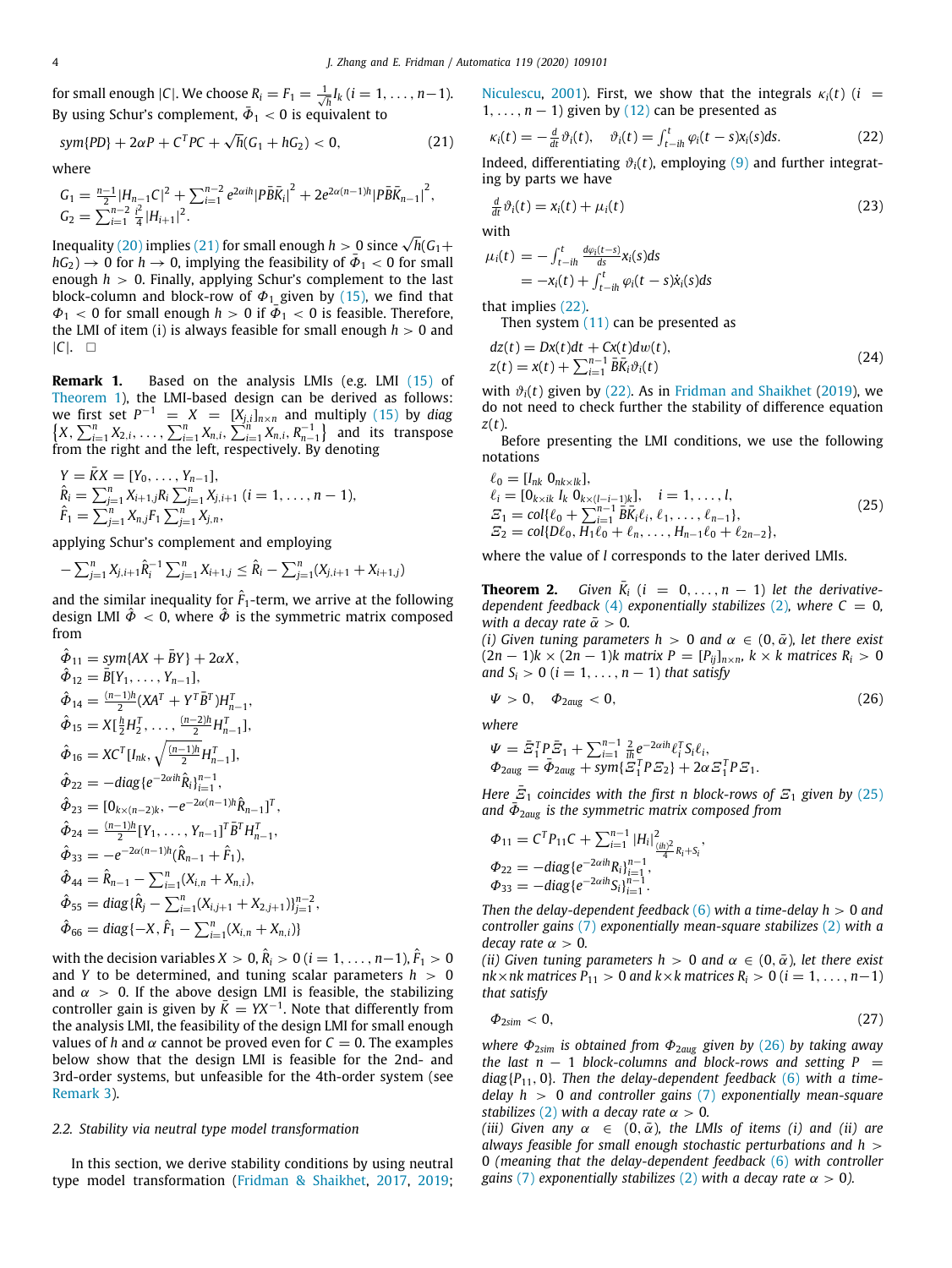**Proof.** (i) Inspired by [Fridman and Shaikhet](#page-7-6) [\(2019\)](#page-7-6), we consider the augmented functional

$$
V_2 = V_P + \sum_{i=1}^{n-1} (\frac{ih}{2} V_{R_i} + V_{S_i}),
$$
\n(28)

where

 $V_P = \zeta^T(t) P \zeta(t),$  $V_{R_i} = \int_{t_i - ih}^{t} e^{-2\alpha(t-s)} \phi_i(t-s) |x_i(s)|_{R_i}^2 dv ds,$  $V_{S_i} = \int_{t-ih}^t e^{-2\alpha(t-s)} \varphi_i(t-s) |x_i(s)|_{S_i}^2 ds,$  $\zeta(t) = \text{col}\{z(t), \vartheta_1(t), \dots, \vartheta_{n-1}(t)\},$  $R_i > 0$ ,  $S_i > 0$ ,  $i = 1, ..., n - 1$ .

Compared with  $V_1$  of [\(14\)](#page-2-10), the functional  $V_2$  does not depend on the deterministic or stochastic terms due to the neutral type model transformation. Notice that the terms  $V_{R_i}$  compensate  $\vartheta_i(t)$ , whereas the terms  $V_{S_i}$  compensate  $\mu_i(t)$ . Let  $\mathcal L$  be the generator of the system [\(24\)](#page-3-4) [\(Fridman & Shaikhet](#page-7-6), [2019;](#page-7-6) [Mao](#page-7-11), [2007\)](#page-7-11). Via ([9](#page-2-2)), [\(23\)](#page-3-5) and ([24](#page-3-4)), we obtain

$$
\mathcal{L}V_{P} + 2\alpha V_{P} = 2\zeta^{T}(t)P\bar{\zeta}(t) \n+ x^{T}(t)C^{T}P_{11}Cx(t) + 2\alpha\zeta^{T}(t)P\zeta(t), \n\mathcal{L}V_{R_{i}} + 2\alpha V_{R_{i}} = \frac{ib}{2}|x_{i}(t)|_{R_{i}}^{2} \n- \int_{t-ih}^{t} e^{-2\alpha(t-s)}\varphi_{i}(t-s)|x_{i}(s)|_{R_{i}}^{2}ds, \n\mathcal{L}V_{S_{i}} + 2\alpha V_{S_{i}} = |x_{i}(t)|_{S_{i}}^{2} \n- \int_{t-ih}^{t} e^{-2\alpha(t-s)}\psi_{i}(t-s)|x_{i}(s)|_{S_{i}}^{2}ds,
$$
\n(29)

where  $\bar{\zeta}(t) = \mathcal{Z}_2 \xi_2$  with  $\xi_2 = \text{col}\{\bar{\xi}_2, \mu_1(t), \ldots, \mu_{n-1}(t)\}, \bar{\xi}_2 =$ *col*{ $x(t)$ ,  $\vartheta_1(t)$ , ...,  $\vartheta_{n-1}(t)$ }. Using [Lemma](#page-1-6) [1,](#page-1-6) we obtain

$$
\frac{i\hbar}{2} \int_{t-ih}^{t} e^{-2\alpha(t-s)} \varphi_i(t-s) |x_i(s)|_{R_i}^2 ds \ge e^{-2\alpha i h} \vartheta_i^T(t) R_i \vartheta_i(t), \n\int_{t-ih}^{t} e^{-2\alpha(t-s)} \psi_i(t-s) |x_i(s)|_{S_i}^2 ds \ge e^{-2\alpha i h} \mu_i^T(t) S_i \mu_i(t).
$$
\n(30)

From  $(29)$  and  $(30)$  $(30)$  $(30)$ , it follows that

$$
\mathcal{L}V_2 + 2\alpha V_2 \le \xi_2^T \Phi_{2aug} \xi_2, \tag{31}
$$

where  $\Phi_{2aug}$  is given by [\(26\)](#page-3-3) and  $\xi_2$  is given below ([29](#page-4-1)). Moreover, by [Lemma](#page-1-6) [1](#page-1-6) and via [\(9](#page-2-2))

$$
V_{S_i} \geq \frac{2}{i\hbar} e^{-2\alpha i \hbar} \vartheta_i(t)^T S_i \vartheta_i(t), \tag{32}
$$

then  $V_2$  is positive definite since

$$
V_2 \ge V_P + \sum_{i=1}^{n-1} V_{S_i} \ge \bar{\xi}_2^T \Psi \bar{\xi}_2
$$
\n(33)

with  $\Psi$  given by ([26\)](#page-3-3). Therefore, the delay-dependent feedback ([6](#page-1-3)) with a time-delay  $h > 0$  and controller gains [\(7\)](#page-1-5) exponentially mean-square stabilizes ([2\)](#page-1-1) with a decay rate  $\alpha > 0$ .

(ii) If LMI  $\Phi_{2sim}$  < 0 holds with  $P_{11} > 0$ ,  $R_i > 0$  ( $i = 1, ..., n-1$ ), then for  $S_i = \rho_i I$  ( $i = 1, ..., n-1$ ) with small enough  $\rho_i > 0$  LMIs  $\Psi > 0$  and  $\Phi_{2\text{aug}} < 0$  hold with the same  $P_{11}$ ,  $R_i$  ( $i = 1, \ldots, n-1$ ) and others blocks of *P* being 0. Therefore, the result follows from (i).

(iii) The proof of (iii) is similar to (ii) of [Theorem](#page-2-9) [1](#page-2-9).  $\square$ 

**Remark [2](#page-3-6).** Note that (ii) of [Theorem](#page-3-6) 2 can be derived directly by using the simple (non-augmented) Lyapunov functional defined by ([28](#page-4-3)) with  $P = diag{P_{11}, 0}$  and following arguments of (i). As shown in the examples below, for larger stochastic perturbations (which is the main interest in this paper), the simple Lyapunov functional gives almost the same results as the augmented Lyapunov functional, but by much lower computational price.

#### *2.3. Examples: chains of three and four integrators*

<span id="page-4-7"></span>To illustrate the efficiency, we consider chains of three and four integrators. The deterministic version of these examples was considered in [Selivanov and Fridman](#page-7-9) [\(2018a\)](#page-7-9). However, we choose the controller gains below (which are different from [Se](#page-7-9)[livanov & Fridman](#page-7-9), [2018a](#page-7-9)) that allow to treat essentially larger stochastic perturbations.

**Example 1** (*Chain of Three Integrators*)**.** Consider ([1](#page-1-0)) with

<span id="page-4-4"></span>
$$
A_i = 0, \quad B = 1, \quad C_i = \sigma \in \mathbb{R}.\tag{34}
$$

<span id="page-4-3"></span>Using the pole placement, we find that for  $(4)$  $(4)$  with

<span id="page-4-5"></span>
$$
\bar{K}_0 = -1.32, \quad \bar{K}_1 = -3.62, \quad \bar{K}_2 = -3.3,\tag{35}
$$

the eigenvalues of *D* are  $-1$ ,  $-1.1$ ,  $-1.2$ .

<span id="page-4-8"></span>**Example 2** (*Chain of Four Integrators*)**.** Consider ([1](#page-1-0)) with ([34\)](#page-4-4). Using the pole placement, we find that for  $(4)$  $(4)$  with

<span id="page-4-6"></span>
$$
\bar{K}_0 = -1.716, \ \bar{K}_1 = -6.026, \ \bar{K}_2 = -7.91, \ \bar{K}_3 = -4.6,
$$
 (36)

the eigenvalues of *D* are  $-1$ ,  $-1.1$ ,  $-1.2$ ,  $-1.3$ .

It is clear that with the above gains, matrix *D* defined by ([3](#page-1-4)) is Hurwitz. Therefore, the derivative-dependent feedback  $(4)$  $(4)$ with these gains given by  $(35)$  and  $(36)$  $(36)$  $(36)$  stabilizes chains of three and four integrators, respectively, for small enough stochastic perturbations.

<span id="page-4-1"></span>For different values of  $\sigma$  and  $\alpha = 0.01$ , the maximum values of delay *h* that preserve the exponential mean-square stability are presented in [Tables](#page-5-2) [1](#page-5-2) and [2.](#page-5-3) In the deterministic case ( $\sigma = 0$ ), LMIs  $\Phi_1$  < 0 and  $\Phi_{2sim}$  < 0 give the same results whereas LMIs  $\Psi$  > 0 and  $\Phi_{2aug}$  < 0 (for brevity we write them as  $\Phi_{2aug}$  < 0) admit a slightly better result. Indeed, this improvement is achieved on the account of computational complexity (see the number of decision variables in [Table](#page-5-4) [3\)](#page-5-4). With the larger *h*, one can obtain via ([7](#page-1-5)) the smaller gains  $K_i$  ( $i = 0, \ldots, n-1$ ). For large stochastic perturbations, LMI  $\Phi_{2sim}$  < 0 leads to efficient results that are close to the results via LMI  $\Phi_{2aug} < 0$  and that essentially show improvements compared with the results via LMI  $\Phi_1$  < 0.

<span id="page-4-2"></span>If the derivative-dependent feedback  $(4)$  $(4)$  is chosen with the gains of [Selivanov and Fridman](#page-7-9) ([2018a](#page-7-9)), both LMIs  $\Phi_1 < 0$  and  $\Phi_{2sim}$  < 0 with  $\sigma = \alpha = 0$  lead to 2.529 and 0.169 (respectively, for [Examples](#page-4-7) [1](#page-4-7) and [2\)](#page-4-8) as in [Selivanov and Fridman](#page-7-9) [\(2018a\)](#page-7-9). However, the resulting maximal  $\sigma = 0.004$  that preserves the stability is essentially smaller than  $\sigma = 2$  in [Tables](#page-5-2) [1](#page-5-2) and [2.](#page-5-3)

<span id="page-4-0"></span>**Remark 3.** By solving the design LMI of [Remark](#page-3-7) [1](#page-3-7) and letting  $\alpha = 0.01$ ,  $\sigma = 0.4$  and  $h = 0.2$ , we manage to find for the 3rdand 2nd-order systems in [Examples](#page-4-7) [1](#page-4-7) and [3](#page-7-16) (see Section [3.3](#page-7-16)) the stabilizing controller gains

$$
\bar{K} = -[1.4328 \; 1.7076 \; 2.3288]
$$

and

$$
\bar{K} = [3.1359\ 0.0697\ 0.4147\ 0.1407]
$$

respectively. However, for [Example](#page-4-8) [2](#page-4-8) (the 4th-order system), the design LMI becomes unfeasible with any  $h > 0$ ,  $\alpha \ge 0$  and  $\sigma \geq 0$ . This conservatism stems from the transformation of the nonlinear terms. A more efficient LMI design may be a topic for future research.

**Remark 4.** To select the tuning parameters  $\alpha$ ,  $\sigma$  and *h*, we suggest the following algorithm: choose  $\overline{K}_i$  ( $i = 0, \ldots, n - 1$ ) via pole-placement such that the derivative-dependent feedback  $(4)$  $(4)$ with controller gains  $\overline{K}_i$  ( $i = 0, \ldots, n-1$ ) exponentially stabilizes ([2](#page-1-1)), where  $C = 0$ , with a decay rate  $\bar{\alpha} > 0$ . For a high efficiency, when solving the LMIs with  $\sigma = 0$  and small enough  $h > 0$ , we apply the binary search method to find a critical maximal value of  $\alpha$  as  $\alpha^* < \overline{\alpha}$ . Similarly, by choosing  $\alpha \in [0, \alpha^*]$  with small enough  $h > 0$ , we find a critical maximum value of  $\sigma$  as  $\sigma^*$ . Then for  $\alpha \in [0, \alpha^*]$  and  $\sigma \in [0, \sigma^*]$ , we can obtain a critical maximal value of  $h = h^*$  such that for  $h > h^*$  the LMI becomes unfeasible. We choose this maximal  $h = h^*$  that leads to smaller gains  $K_i$  $(i = 0, \ldots, n - 1).$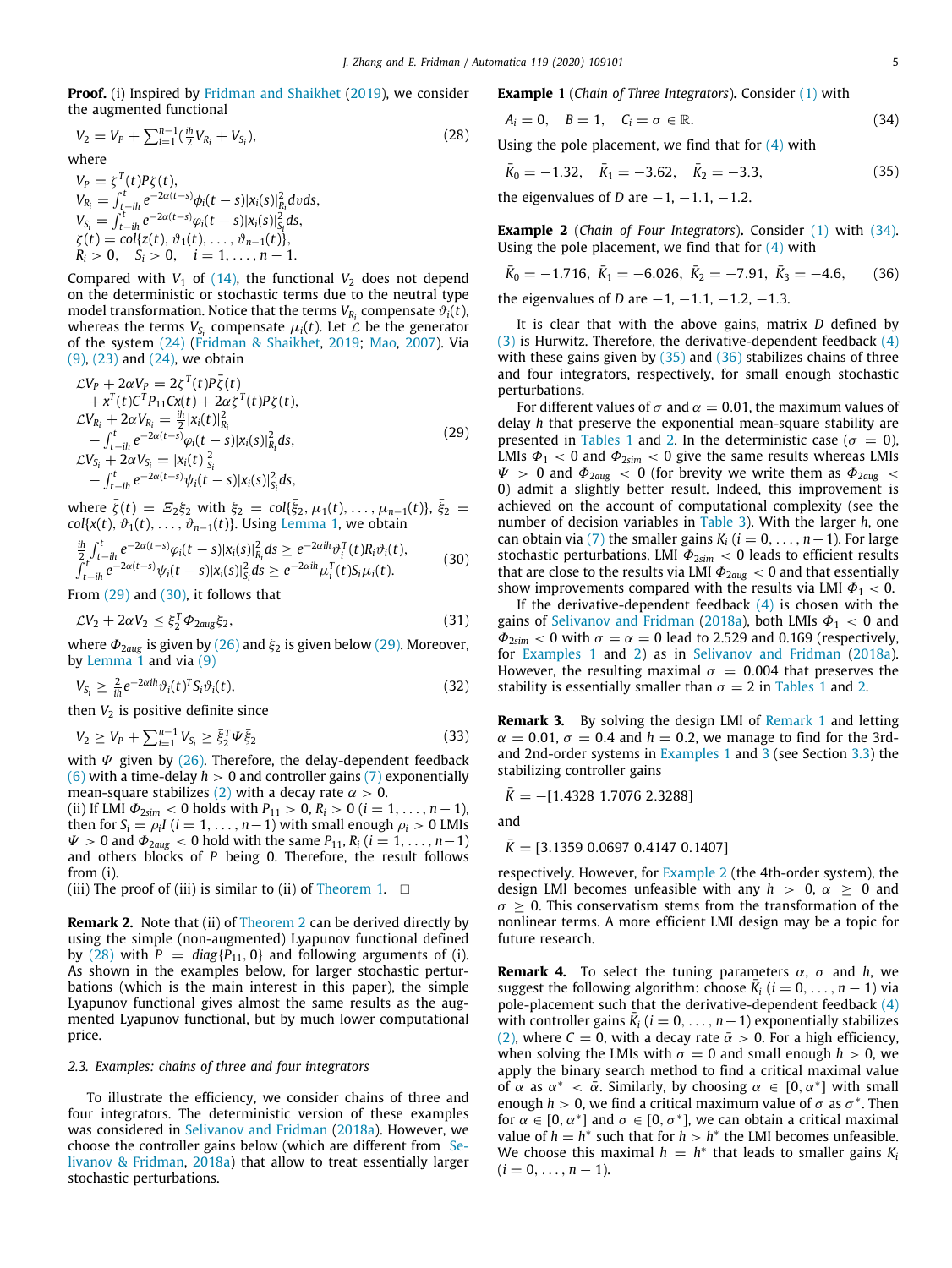<span id="page-5-2"></span>**Table 1** Max. delay *h* for different  $\sigma$  [\(Example](#page-4-7) [1](#page-4-7)).

| $\sigma$                 |       | 0.2   | 0.5   |       | 1.5   |                          |
|--------------------------|-------|-------|-------|-------|-------|--------------------------|
| $\Phi_1 < 0$             | 0.289 | 0.271 | 0.184 | 0.051 | 0.012 | $\overline{\phantom{0}}$ |
| $\Phi_{2aug} < 0$        | 0.317 | 0.313 | 0.293 | 0.233 | 0.140 | 0.008                    |
| $\Phi_{2\text{sim}} < 0$ | 0.289 | 0.284 | 0.262 | 0.206 | 0.126 | 0.008                    |

**Table 2**

<span id="page-5-3"></span>Max. delay *h* for different  $\sigma$  [\(Example](#page-4-8) [2](#page-4-8)).

| $\sigma$                 |       | 0.2   | 0.5   |       | 1.5   |       |
|--------------------------|-------|-------|-------|-------|-------|-------|
| $\Phi_1 < 0$             | 0.128 | 0.117 | 0.090 | 0.030 | 0.011 | 0.002 |
| $\Phi_{2aug} < 0$        | 0.138 | 0.136 | 0.130 | 0.107 | 0.077 | 0.040 |
| $\Phi_{2\text{sim}} < 0$ | 0.128 | 0.125 | 0.116 | 0.093 | 0.066 | 0.035 |
|                          |       |       |       |       |       |       |

#### **Table 3**

<span id="page-5-4"></span>Complexity of LMI conditions.

| LMI <sub>S</sub>         | Decision variables                      |
|--------------------------|-----------------------------------------|
| $\Phi_1 < 0$             | $0.5(n^2k^2 + nk^2 + 2nk)$              |
| $\Phi_{2aue}$ < 0        | $0.5(4n^2k^2 - 2nk^2 + 4nk - k^2 - 3k)$ |
| $\Phi_{2\text{sim}} < 0$ | $0.5(n^2k^2 + nk^2 + 2nk - k^2 - k)$    |

### **3. Sampled-data control**

<span id="page-5-0"></span>For practical application of the delayed feedback  $(6)$  $(6)$ , in this section we suggest its sampled-data implementation. We assume that the measurement  $y(t) = x_0(t)$  is available only at the discrete-time instants  $t_k = kh$ ,  $k \in \mathbb{N}_0$ . Here  $h > 0$  is the sampling period. Then the derivative-dependent feedback  $(4)$  $(4)$  is approximated by the sampled-data feedback

$$
u(t) = \sum_{i=0}^{n-1} \bar{K}_i \bar{x}_i(t_k) = \sum_{i=0}^{n-1} K_i x_0(t_{k-i}),
$$
  
\n $t \in [t_k, t_{k+1}), \quad k \in \mathbb{N}_0,$  (37)

where  $x_0(t) = x_0(0)$  for  $t < 0$ ,  $\bar{x}_i(t)$  and  $K_i$  are given by [\(5](#page-1-7)) and ([7\)](#page-1-5), respectively. Note that the feedback [\(37\)](#page-5-5) depends only on *n* discrete-time measurements *y*(*tk*−*n*+1), . . . , *y*(*tk*), which is easy to implement. One may store  $n-1$  measurements  $y(t_{k-n+1}), \ldots,$ *y*( $t_{k-1}$ ) in the buffer.

Introduce the errors due to sampling

$$
\bar{x}_0(t_k) = x_0(t) - \int_{t_k}^t \dot{x}_0(s)ds,\n\bar{x}_i(t_k) = \bar{x}_i(t) - \int_{t_k}^t \dot{\bar{x}}_i(s)ds, \quad i = 1, ..., n-1.
$$

Via ([8\)](#page-2-0), we have

$$
\bar{x}_i(t_k) = x_i(t) - \int_{t-in}^t \varphi_i(t-s)\dot{x}_i(s)ds - \int_{t_k}^t \dot{\bar{x}}_i(s)ds, \n i = 1, ..., n - 1.
$$

Then the system  $(2)$  $(2)$  $(2)$ ,  $(37)$  takes the form

$$
dx(t) = f_2(t)dt + Cx(t)dw(t),
$$
\n(38)

where

$$
f_2(t) = Dx(t) + \bar{B}\bar{K}_0\delta_0(t) + \sum_{i=1}^{n-1} \bar{B}\bar{K}_i(\kappa_i(t) + \delta_i(t)),
$$
  
\n
$$
\delta_i(t) = -\int_{t_k}^t \dot{\bar{x}}_i(s)ds, \quad i = 0, \dots, n-1
$$
\n(39)

with *D*,  $\kappa_i(t)$  given by ([3\)](#page-1-4), [\(12\)](#page-2-3), respectively.

#### *3.1. Stability of* ([38](#page-5-6))*: direct method*

To compensate  $\delta_i(t)$  ( $i = 0, \ldots, n-1$ ) in the stability analysis of ([38\)](#page-5-6) we follow [Selivanov and Fridman](#page-7-9) ([2018a](#page-7-9)) and consider

$$
V_{W_i} = h^2 \int_{t_k}^t e^{-2\alpha(t-s)} |\dot{\bar{x}}_i(s)|_{W_i}^2 ds
$$
  
\n
$$
- \frac{\pi^2}{4} e^{-2\alpha h} \int_{t_k}^t e^{-2\alpha(t-s)} |\delta_i(s)|_{W_i}^2 ds,
$$
  
\n
$$
W_i > 0, \quad i = 0, ..., n-1, \quad t \in [t_k, t_{k+1}).
$$
\n(40)

Since  $\dot{\delta}_i(t) = -B\overline{K}_i\dot{\overline{\mathbf{x}}}_i(t)$  and  $\delta_i(t_k) = 0$ , [Lemma](#page-1-8) [2](#page-1-8) implies  $V_{W_i} \geq 0$ . Using the generator  $\mathcal{L}$  [\(Fridman & Shaikhet,](#page-7-6) [2019](#page-7-6); [Mao,](#page-7-11) [2007](#page-7-11)), we obtain

$$
\mathcal{L}V_{W_i} + 2\alpha V_{W_i} = h^2 |\dot{\bar{x}}_i(t)|_{W_i}^2 - \frac{\pi^2}{4} e^{-2\alpha h} \delta_i^T(t) W_i \delta_i(t),
$$
  
\n $i = 0, \dots, n-1.$  (41)

Differentiating ([8](#page-2-0)) and via [\(5](#page-1-7)), ([38\)](#page-5-6), we have  $\dot{\bar{x}}_0(t) = x_1(t)$  and

$$
\dot{\bar{x}}_i(t) = \int_{t-in}^t \psi_i(t - s)x_{i+1}(s)ds, \quad i = 1, ..., n-2,\n\dot{\bar{x}}_{n-1}(t) = \int_{t-(n-1)h}^t \psi_{n-1}(t - s)H_{n-1}f_2(s)ds\n+ \int_{t-(n-1)h}^t \psi_{n-1}(t - s)H_{n-1}cx(s)dw(s).
$$
\n(42)

To compensate the terms  $\bar{x}_i(t)$ ,  $i = 1, \ldots, n-2$ , we consider

$$
\bar{V}_{W_i} = \int_{t-ih}^{t} e^{-2\alpha(t-s)} \varphi_i(t-s) |x_{i+1}(s)|_{W_i}^2 ds,
$$
\n(43)

Via ([9\)](#page-2-2) and using [Lemma](#page-1-6) [1,](#page-1-6) we have

$$
\mathcal{L}\bar{V}_{W_i} + 2\alpha \bar{V}_{W_i} \le |x_{i+1}(t)|_{W_i}^2 - e^{-2\alpha i h} |\dot{\bar{x}}_i(t)|_{W_i}^2.
$$
 (44)

For the deterministic part of  $\dot{\bar{x}}_{n-1}(t)$ , we consider

$$
V_Q = \int_{t-(n-1)h}^t e^{-2\alpha(t-s)} \varphi_{n-1}(t-s) |H_{n-1}f_2(s)|_Q^2 ds \tag{45}
$$

with *Q* > 0. [Lemma](#page-1-6) [1](#page-1-6) leads to

<span id="page-5-11"></span>
$$
\mathcal{L}V_{Q} + 2\alpha V_{Q} \leq |H_{n-1}f_{2}(t)|_{Q}^{2} - e^{-2\alpha(n-1)h} \varrho_{2}^{T}(t) Q \varrho_{2}(t), \tag{46}
$$

<span id="page-5-5"></span>where

$$
\varrho_2(t) = \int_{t-(n-1)h}^t \psi_{n-1}(t-s)H_{n-1}f_2(s)ds.
$$

Similarly, we define

$$
\varrho_3(t) = \int_{t-(n-1)h}^t \psi_{n-1}(t-s)H_{n-1}Cx(s)dw(s).
$$

By Itô integral properties and via  $(9)$  $(9)$ , we obtain

<span id="page-5-1"></span>
$$
\mathbf{E}he^{-2\alpha(n-1)h}\varrho_3^T(t)F_2\varrho_3(t)
$$
\n
$$
= \mathbf{E}he^{-2\alpha(n-1)h}\int_{t-(n-1)h}^{t}\psi_{n-1}^2(t-s)|H_{n-1}Cx(s)|_{F_2}^2ds
$$
\n
$$
\leq \mathbf{E}\int_{t-(n-1)h}^{t}e^{-2\alpha(t-s)}\psi_{n-1}(t-s)|H_{n-1}Cx(s)|_{F_2}^2ds.
$$
\n(47)

Using the additional term

<span id="page-5-6"></span>
$$
V_{F_2} = \int_{t-(n-1)h}^{t} e^{-2\alpha(t-s)} \varphi_{n-1}(t-s) |H_{n-1}Cx(s)|_{F_2}^2 ds \tag{48}
$$

with  $F_2 > 0$  to compensate  $\rho_3(t)$ , we have

<span id="page-5-9"></span><span id="page-5-8"></span>
$$
\begin{aligned} \mathbf{E} \mathcal{L} V_{F_2} + \mathbf{E} 2 \alpha V_{F_2} &\leq \mathbf{E} |H_{n-1} \mathbf{C} x(t)|_{F_2}^2 \\ &- \mathbf{E} h e^{-2\alpha(n-1)h} \varrho_3^T(t) F_2 \varrho_3(t). \end{aligned} \tag{49}
$$

We now consider the functional

$$
V_3 = V_1 + \bar{V}_3,\tag{50}
$$

where  $V_1$  is defined by [\(14\)](#page-2-10) with  $f_1(t)$  changed by  $f_2(t)$  and

<span id="page-5-10"></span><span id="page-5-7"></span>
$$
\bar{V}_3 = V_{W_0} + \sum_{i=1}^{n-2} (V_{W_i} + h^2 e^{2\alpha i h} \bar{V}_{W_i}) + V_{W_{n-1}} + \frac{(nh-h)^2}{4} V_Q + \frac{(n-1)h}{2} V_{F_2}.
$$
\n(51)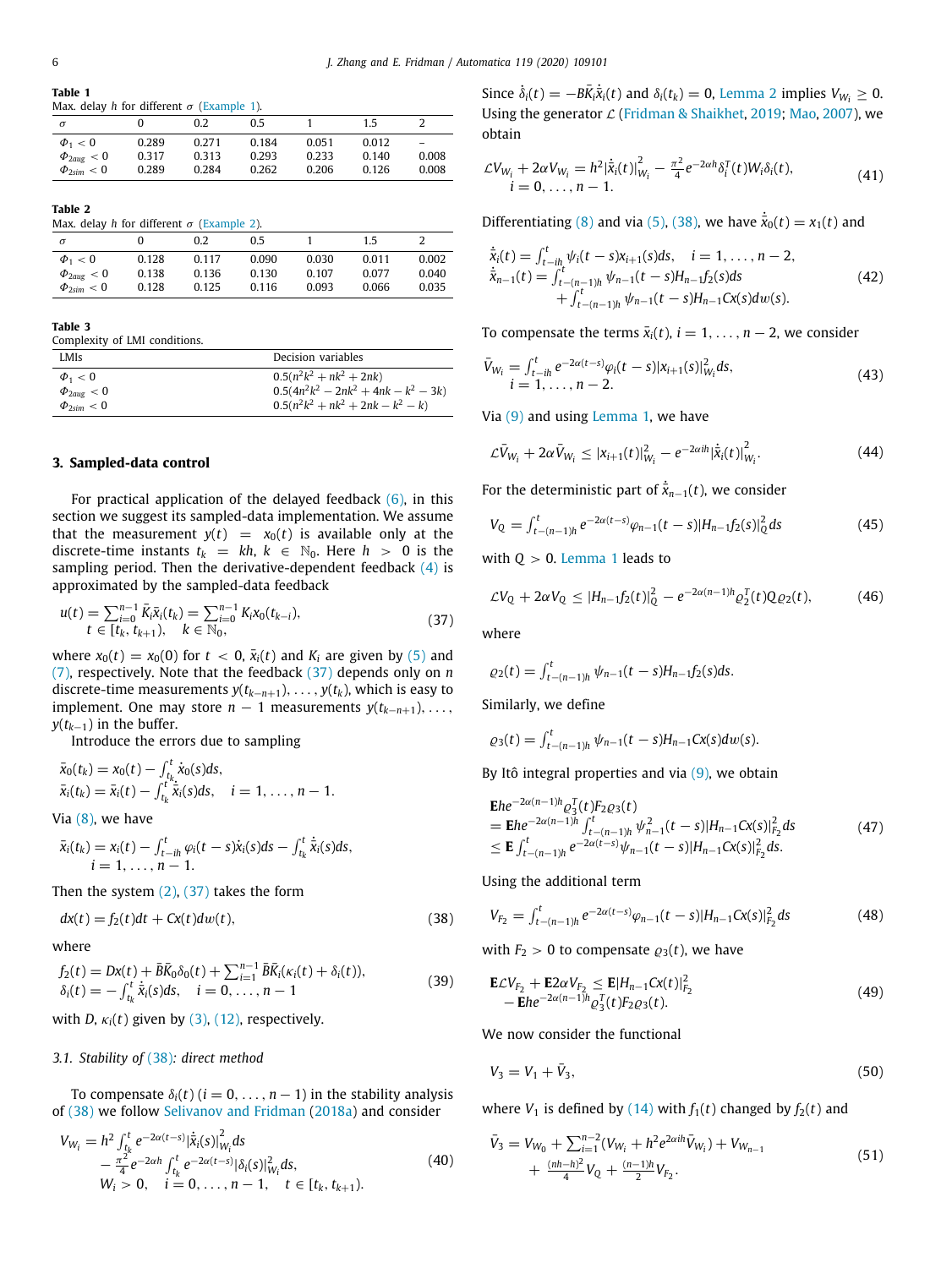Then LMI conditions are derived as follows:

**Theorem 3.** *Given*  $\bar{K}_i$  ( $i = 0, ..., n - 1$ ) *let the derivativedependent feedback* ([4](#page-1-2)) *exponentially stabilizes* [\(2](#page-1-1)), where  $C = 0$ , *with a decay rate*  $\bar{\alpha} > 0$ .

*(i) Given tuning parameters h > 0 and*  $\alpha \in (0, \bar{\alpha})$ *, let there exist*  $nk \times nk$  *matrix*  $P > 0$ *, and*  $k \times k$  *matrices*  $W_0 > 0$ *,*  $R_i > 0$ *,*  $W_i > 0$  $(i = 1, \ldots, n - 1)$ ,  $F_1 > 0$ ,  $F_2 > 0$  and  $Q > 0$  that satisfy

$$
\Phi_3<0,\quad \Omega<0,\qquad \qquad (52)
$$

*where*  $Φ_3$  *and*  $Ω$  *are the symmetric matrices composed from* 

$$
\Phi_{11} = sym\{PD\} + 2\alpha P + C^T PC + h^2 |H_1|^2_{W_0}
$$
\n
$$
+ \sum_{i=1}^{n-2} |H_{i+1}|^2_{\frac{(ih)^2}{4}R_i + h^2 e^{2\alpha ih}W_i} + \frac{(n-1)h}{2} |H_{n-1}C|^2_{F_1 + F_2},
$$
\n
$$
\Phi_{12} = P\bar{B}[\bar{K}_1, \dots, \bar{K}_{n-1}], \qquad \Phi_{14} = P\bar{B}\bar{K},
$$
\n
$$
\Phi_{15} = \frac{(n-1)h}{2} D^T H_{n-1}^T (R_{n-1} + Q),
$$
\n
$$
\Phi_{22} = -diag\{e^{-2\alpha ih}R_i\}_{i=1}^{n-1},
$$
\n
$$
\Phi_{23} = [0_{k \times (n-2)k}, -e^{-2\alpha (n-1)h}R_{n-1}]^T,
$$
\n
$$
\Phi_{25} = \frac{(n-1)h}{2} [\bar{K}_1, \dots, \bar{K}_{n-1}]^T \bar{B}^T H_{n-1}^T (R_{n-1} + Q),
$$
\n
$$
\Phi_{33} = -e^{-2\alpha (n-1)h} (R_{n-1} + F_1),
$$
\n
$$
\Phi_{44} = -\frac{\pi^2}{4} e^{-2\alpha h} diag\{W_i\}_{i=0}^{n-1},
$$
\n
$$
\Phi_{45} = \frac{(n-1)h}{2} \bar{K}^T \bar{B}^T H_{n-1}^T (R_{n-1} + Q),
$$
\n
$$
\Phi_{55} = -R_{n-1} - Q,
$$
\n
$$
\Omega_{11} = W_{n-1} - \frac{(n-1)^2}{4} e^{-2\alpha (n-1)h} Q, \qquad \Omega_{12} = W_{n-1},
$$
\n
$$
\Omega_{22} = W_{n-1} - \frac{n-1}{2} e^{-2\alpha (n-1)h} F_2
$$

*with D* and  $\bar{K}$  given by [\(3](#page-1-4)). Then the sampled-data feedback ([37\)](#page-5-5) *with a sampling period h* > 0 *and controller gains* ([7\)](#page-1-5) *exponentially mean-square stabilizes* [\(2](#page-1-1)) *with a decay rate*  $\alpha > 0$ *.* 

*(ii) Given any*  $\alpha \in (0, \bar{\alpha})$ *, the LMI of item (i) is always feasible for small enough stochastic perturbations and h* > 0 *(meaning that the sampled-data feedback* ([37\)](#page-5-5) *with controller gains* [\(7](#page-1-5)) *exponentially stabilizes* ([2](#page-1-1)) *with a decay rate*  $\alpha > 0$ *).* 

**Proof.** (i) Following arguments of [Theorem](#page-2-9) [1](#page-2-9) and in view of ([40](#page-5-7))–[\(49\)](#page-5-8), we obtain

$$
\mathbf{E}\mathcal{L}V_{3} + \mathbf{E}2\alpha V_{3} \le \mathbf{E}\xi_{3}^{T}\bar{\Phi}_{3}\xi_{3} + \mathbf{E}h^{2}\eta^{T}\Omega\eta \n+ \mathbf{E}\frac{(nh-h)^{2}}{4}|H_{n-1}f_{2}(t)|_{R_{n-1}+Q}^{2},
$$
\n(53)

where  $\xi_3 = \text{col}\{\xi_1, \delta_0(t), \dots, \delta_{n-1}(t)\}\$  with  $\xi_1$  given by [\(19](#page-2-7)),  $\eta =$  $col\{\varrho_2(t), \varrho_3(t)\}\$  and  $\bar{\varPhi}_3$  is obtained from  $\varPhi_3$  given by [\(52\)](#page-6-0) by taking away the last block-column and block-row. Therefore, by substituting  $f_2(t)$  given by ([39](#page-5-9)) and applying Schur's complement the system ([38](#page-5-6)) is exponentially mean-square stable with a decay rate α.

(ii) The proof of (ii) is similar to (ii) of [Theorem](#page-2-9) [1](#page-2-9).  $\square$ 

## *3.2. Stability via neutral type model transformation*

As in the previous section, we also use neutral type model transformation. Then the system ([38](#page-5-6)) is equivalent to

$$
dz(t) = (Dx(t) + \sum_{i=0}^{n-1} \bar{B}\bar{K}_i \delta_i(t))dt + Cx(t)dw(t)
$$
\n(54)

with *D*,  $z(t)$  and  $\delta_i(t)$  given by [\(3\)](#page-1-4), [\(24](#page-3-4)) and [\(39](#page-5-9)), respectively. For ([54](#page-6-1)), we consider the functional

$$
V_4 = V_2 + \bar{V}_3, \tag{55}
$$

<span id="page-6-5"></span>where  $V_2$  and  $\bar{V}_3$  are given by ([28](#page-4-3)) and [\(51\)](#page-5-10), respectively. For the term  $V_P$  of  $V_2$ , we have

<span id="page-6-3"></span>
$$
\mathcal{L}V_P + 2\alpha V_P = 2\zeta^T(t)P\tilde{\zeta}(t) + x^T(t)C^TP_{11}Cx(t) + 2\alpha\zeta^T(t)P\zeta(t),
$$
\n(56)

where  $\tilde{\zeta}(t) = \bar{\tilde{\zeta}}_2 \xi_2$  with  $\xi_2$  given below ([29](#page-4-1)) and

<span id="page-6-6"></span>
$$
\bar{E}_2 = E_2 + \text{col}\{\sum_{i=0}^{n-1} \bar{B}\bar{K}_i \ell_{2n+i-1}, \mathbf{0}_{nk \times lk}\}.
$$
 (57)

<span id="page-6-0"></span>Here  $\mathcal{Z}_2$  is defined by ([25](#page-3-2)). When we differentiate  $V_4$ , we will employ ([46](#page-5-11)) that depends on  $f_2$ . If the definition [\(39\)](#page-5-9) of  $f_2(t)$  is directly applied, then the terms  $\kappa_i(t)$  ( $i = 1, \ldots, n-1$ ) should be compensated that complicates the stability analysis. To avoid this, we use  $(23)$  $(23)$  $(23)$  to obtain a different representation

<span id="page-6-4"></span>
$$
f_2(t) = \bar{D}x(t) + \bar{B}\bar{K}_0\delta_0(t) + \sum_{i=1}^{n-1} \bar{B}\bar{K}_i(\delta_i(t) - \mu_i(t)),
$$
  
\n
$$
\bar{D} = D - \sum_{i=1}^{n-1} \bar{B}\bar{K}_iH_i.
$$
\n(58)

By using  $V_4$  of  $(55)$  and in view of  $(56)$  $(56)$ ,  $(58)$ , we arrive at the following LMI conditions for the system [\(54\)](#page-6-1):

**Theorem 4.** *Given*  $\overline{K}_i$  ( $i = 0, ..., n - 1$ ) *let the derivativedependent feedback* ([4](#page-1-2)) *exponentially stabilizes* [\(2](#page-1-1)), where  $C = 0$ , *with a decay rate*  $\bar{\alpha} > 0$ *.* 

*(i) Given tuning parameters h > 0 and*  $\alpha \in (0, \bar{\alpha})$ *, let there exist*  $(2n - 1)$ *k* ×  $(2n − 1)$ *k* matrix *P* =  $[P_{ij}]_{n \times n}$ *, k* × *k* matrices  $W_0 > 0$ *,*  $R_i > 0$ ,  $S_i > 0$ ,  $W_i > 0$  ( $i = 1, ..., n - 1$ ),  $F_2 > 0$  *and*  $Q > 0$  *that satisfy*

<span id="page-6-7"></span>
$$
\Psi > 0, \quad \Phi_{4aug} < 0, \quad \Omega < 0,
$$
\n
$$
(59)
$$

*where* Ψ *and* Ω *are given by [Theorems](#page-3-6)* [2](#page-3-6) *and* [3](#page-6-5)*, and*

 $\Phi_{4aug} = \bar{\Phi}_{4aug} + sym\{\Xi_1^T P \bar{\Xi}_2\} + 2\alpha \Xi_1^T P \Xi_1.$ 

*Here*  $\mathcal{Z}_1$  *and*  $\bar{\mathcal{Z}}_2$  *are given by* [\(25\)](#page-3-2) *and* ([57](#page-6-6))*, and*  $\bar{\Phi}_{4\text{aug}}$  *is the symmetric matrix composed from*

$$
\Phi_{11} = C^T P_{11} C + \sum_{i=1}^{n-1} |H_i|_{\frac{\left(\frac{1}{n})^2}{4} R_i + S_i}
$$
  
+ 
$$
\sum_{i=0}^{n-2} h^2 e^{2\alpha i h} |H_{i+1}|_{W_i}^2 + \frac{nh-h}{2} |H_{n-1} C|_{F_2}^2,
$$
  

$$
\Phi_{15} = \frac{(n-1)h}{2} \bar{D}^T H_{n-1}^T Q,
$$
  

$$
\Phi_{22} = -diag\{e^{-2\alpha i h} R_i\}_{i=1}^{n-1},
$$
  

$$
\Phi_{33} = -diag\{e^{-2\alpha i h} S_i\}_{i=1}^{n-1},
$$
  

$$
\Phi_{35} = -\frac{(n-1)h}{2} [\bar{K}_1, \dots, \bar{K}_{n-1}]^T \bar{B}^T H_{n-1}^T Q,
$$
  

$$
\Phi_{44} = -\frac{\pi^2}{4} e^{-2\alpha h} diag\{W_i\}_{i=0}^{n-1},
$$
  

$$
\Phi_{45} = \frac{(n-1)h}{2} \bar{K}^T \bar{B}^T H_{n-1}^T Q,
$$
 
$$
\Phi_{55} = -Q
$$

*with*  $\bar{K}$  given by [\(3\)](#page-1-4). Then the sampled-data feedback ([37\)](#page-5-5) with *a sampling period h* > 0 *and controller gains* [\(7](#page-1-5)) *exponentially mean-square stabilizes* [\(2](#page-1-1)) *with a decay rate*  $\alpha > 0$ *.* 

*(ii)* Given tuning parameters  $h > 0$  and  $\alpha \in (0, \bar{\alpha})$ , let there exist  $nk \times nk$  *matrix*  $P_{11} > 0$ ,  $k \times k$  *matrices*  $W_0 > 0$ ,  $R_i > 0$ ,  $S_i > 0$ ,  $W_i > 0$  (*i* = 1, ..., *n* − 1)*,*  $F_2 > 0$  *and*  $Q > 0$  *that satisfy* 

$$
\varPhi_{4\text{sim}} < 0, \quad \Omega < 0,\tag{60}
$$

<span id="page-6-2"></span><span id="page-6-1"></span>*where*  $\Phi_{4\text{sim}}$  *is obtained from*  $\Phi_{4\text{aug}}$  *given by* [\(59\)](#page-6-7) *by setting*  $P =$ *diag*{*P*11, 0} *and* Ω *is given by [Theorem](#page-6-5)* [3](#page-6-5)*. Then the sampled-data feedback* [\(37\)](#page-5-5) *with a sampling period h* > 0 *and controller gains* ([7\)](#page-1-5) *exponentially mean-square stabilizes* [\(2](#page-1-1)) *with a decay rate*  $\alpha > 0$ *. (iii)* Given any  $\alpha \in (0, \bar{\alpha})$ , the LMIs of items *(i)* and *(ii)* are *always feasible for small enough stochastic perturbations and h* > 0 *(meaning that the sampled-data feedback* ([37\)](#page-5-5) *with controller gains* ([7](#page-1-5)) *exponentially stabilizes* [\(2](#page-1-1)) *with a decay rate*  $\alpha > 0$ *).*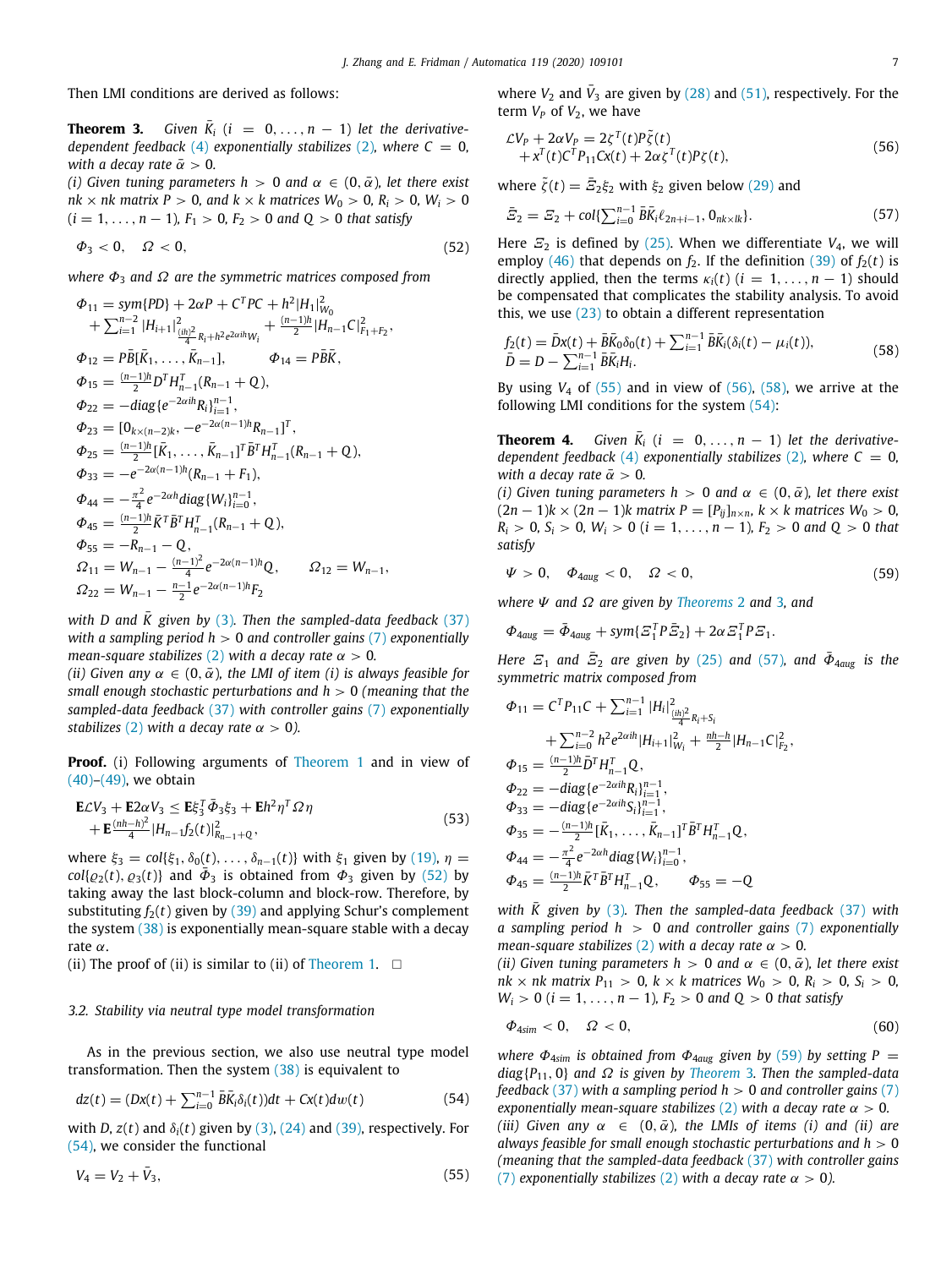#### <span id="page-7-18"></span>**Table 4** Max. delay *h* for different  $\sigma$  (continuous-time).

|       | 0.05  | 0.1   | 0.2   | 0.3   | 0.4   |
|-------|-------|-------|-------|-------|-------|
| 0.508 | 0.501 | 0.476 | 0.353 | 0.127 | 0.015 |
| 0.639 | 0.638 | 0.637 | 0.634 | 0.626 | 0.358 |
| 0.508 | 0.508 | 0.508 | 0.505 | 0.500 | 0.358 |
|       |       |       |       |       |       |

#### **Table 5**

<span id="page-7-20"></span>Max. sampling period *h* for different  $\sigma$  (sampled-data).

|                          | .     |       |       |       |       |       |
|--------------------------|-------|-------|-------|-------|-------|-------|
| $\sigma$                 |       | 0.05  | 0.1   | 0.2   | 0.3   | 0.4   |
| $\Phi_3 < 0$             | 0.103 | 0.102 | 0.098 | 0.075 | 0.028 | 0.003 |
| $\Phi_{4aug} < 0$        | 0.099 | 0.098 | 0.096 | 0.088 | 0.054 | 0.010 |
| $\Phi_{4\text{sim}} < 0$ | 0.065 | 0.063 | 0.060 | 0.050 | 0.027 | 0.006 |

#### *3.3. Example: Furuta pendulum*

<span id="page-7-16"></span>**Example 3** (*[Selivanov & Fridman,](#page-7-9) [2018a](#page-7-9)*)**.** Consider a model of Furuta pendulum given by [\(2](#page-1-1)) with  $x = \text{col}\{\theta, \phi, \dot{\theta}, \dot{\phi}\}$  and

$$
\left[A\left|\bar{B}\right.\right] = \left[\begin{array}{cccccc} 0 & 0 & 1 & 0 & 0 \\ 0 & 0 & 0 & 1 & 0 \\ 37.377 & 0 & -0.515 & 0.142 & -35.42 \\ -8.228 & 0 & 0.113 & -0.173 & 43.28 \end{array}\right],\tag{61}
$$

where  $\theta$  is the angular position of the pendulum,  $\phi$  is the angle of the rotational arm. The nonlinear model of Furuta pendulum consists of two coupled nonlinear 2nd-order differential equations with respect to  $\theta$  and  $\phi$ . We consider a model linearized in the unstable equilibrium point 0. Following the classical arguments for stochastic systems (see e.g. [Shaikhet](#page-8-2), [2013;](#page-8-2) [Yaesh et al.,](#page-8-3) [2004\)](#page-8-3), while considering a linearized system (two coupled 2nd-order differential equations) we add multiplicative noise that models the error due to linearization (this error increases when state becomes larger). We therefore consider [\(2\)](#page-1-1) with ([61](#page-7-17)) and  $C_i = \sigma I_2$  $(i = 0, 1)$ , where  $\sigma \in \mathbb{R}$ . The continuous-time state-feedback is given by ([4](#page-1-2)) with gains from [Selivanov and Fridman](#page-7-9) ([2018a](#page-7-9)):

$$
\bar{K}_0 = [1.2826 \ 0.0013], \quad \bar{K}_1 = [0.1209 \ 0.0086]. \tag{62}
$$

Consider now the system under the continuous-time delayed controller [\(6\)](#page-1-3). For different values of  $\sigma$  and  $\alpha$  = 0.01, the maximum values of delay *h* that preserve the exponential meansquare stability are presented in [Table](#page-7-18) [4.](#page-7-18) Note that the stability conditions of [Fridman and Shaikhet](#page-7-6) [\(2019\)](#page-7-6) lead to the same results as shown in [Table](#page-7-18) [4](#page-7-18). However, they are not applicable to the *n*th-order systems for *n* > 2 and to sampled-data control for  $n > 2$ .

Consider next the sampled-data feedback given by [\(37\)](#page-5-5) with  $\bar{K}_0$  and  $\bar{K}_1$  in ([62](#page-7-19)). For different values of  $\sigma$  and  $\alpha = 0.01$ , [Table](#page-7-20) [5](#page-7-20) presents the maximum values of sampling period *h* via LMIs  $\Phi_3$  < 0 and  $\Omega$  < 0, LMIs  $\Psi$  > 0,  $\Phi_{4aug}$  < 0 and  $\Omega$  < 0, LMIs  $\Phi_{4sim}$  < 0 and  $\Omega$  < 0 (for brevity we write them as  $\Phi_3$  < 0,  $\Phi_{4aug}$  < 0 and  $\Phi_{4\text{sim}}$  < 0, respectively). In the deterministic case ( $\sigma = 0$ ), the result via LMI  $\Phi_3$  < 0 coincides with the one of [Selivanov and](#page-7-9) [Fridman](#page-7-9) [\(2018a\)](#page-7-9). Clearly, LMI  $\Phi_{4aug} < 0$  improves the results via Φ4*sim* < 0, and LMI Φ4*sim* < 0 leads to efficient results for large stochastic perturbations.

[Fig.](#page-7-21) [1](#page-7-21) plots |*x*| with *x*(0) =  $[\pi, 0, 0, 0]^T$ . From Fig. [1,](#page-7-21) it is clear that the sampled-data static output-feedback ([37](#page-5-5)) leads almost to the same performance as the full state-feedback ([4\)](#page-1-2). Compared with the state-feedback  $(4)$  $(4)$  $(4)$  that requires the continuously measured full system state  $[\hat{\theta}, \hat{\phi}, \dot{\theta}, \dot{\phi}]^T$ , the sampled-data feedback [\(37](#page-5-5)) uses only the sampled measurements  $\theta(t_{k-1}), \theta(t_k)$ and  $\phi(t_{k-1}), \phi(t_k)$ .



<span id="page-7-21"></span>**Fig. 1.** Dynamics of [\(2](#page-1-1)) with [\(61\)](#page-7-17) and  $\sigma = 0.4$  under the state-feedback [\(4](#page-1-2)) (black solid line), delay-dependent feedback  $(6)$  $(6)$  with  $h = 0.358$  (blue dashed line), and sampled-data feedback  $(37)$  with  $h = 0.010$  (red dotted line).

#### <span id="page-7-17"></span>**4. Conclusions**

This paper presented the time-delay and sampled-data implementations of derivative-dependent control for the *n*th-order stochastic systems. This was done by extending the recent efficient results in the deterministic case and by developing two methods (direct method and neutral type model transformation). The presented methods can be extended to PID control of stochastic systems. This may be a topic for future research.

#### **References**

- <span id="page-7-14"></span>[French, M., Ilchmann, A., & Mueller, M. \(2009\). Robust stabilization by linear](http://refhub.elsevier.com/S0005-1098(20)30299-5/sb1) output delay feedback. *[SIAM Journal on Control and Optimization](http://refhub.elsevier.com/S0005-1098(20)30299-5/sb1)*, *48*(4), [2533–2561.](http://refhub.elsevier.com/S0005-1098(20)30299-5/sb1)
- <span id="page-7-19"></span><span id="page-7-12"></span>Fridman, E. (2014). *[Introduction to time-delay systems: analysis and control](http://refhub.elsevier.com/S0005-1098(20)30299-5/sb2)*. Basel: [Birkhäuser.](http://refhub.elsevier.com/S0005-1098(20)30299-5/sb2)
- <span id="page-7-5"></span>[Fridman, E., & Shaikhet, L. \(2016\). Delay-induced stability of vector second-order](http://refhub.elsevier.com/S0005-1098(20)30299-5/sb3) [systems via simple Lyapunov functionals.](http://refhub.elsevier.com/S0005-1098(20)30299-5/sb3) *Automatica*, *74*, 288–296.
- <span id="page-7-7"></span>[Fridman, E., & Shaikhet, L. \(2017\). Stabilization by using artificial delays: an LMI](http://refhub.elsevier.com/S0005-1098(20)30299-5/sb4) approach. *[Automatica](http://refhub.elsevier.com/S0005-1098(20)30299-5/sb4)*, *81*, 429–437.
- <span id="page-7-6"></span>[Fridman, E., & Shaikhet, L. \(2019\). Simple LMIs for stability of stochastic systems](http://refhub.elsevier.com/S0005-1098(20)30299-5/sb5) [with delay term given by Stieltjes integral or with stabilizing delay.](http://refhub.elsevier.com/S0005-1098(20)30299-5/sb5) *Systems [& Control Letters](http://refhub.elsevier.com/S0005-1098(20)30299-5/sb5)*, *124*, 83–91.
- <span id="page-7-10"></span>[Gershon, E., & Shaked, U. \(2019\). Robust predictor based control of state](http://refhub.elsevier.com/S0005-1098(20)30299-5/sb6) [multiplicative noisy retarded systems.](http://refhub.elsevier.com/S0005-1098(20)30299-5/sb6) *Systems & Control Letters*, *132*, Article [104499.](http://refhub.elsevier.com/S0005-1098(20)30299-5/sb6)
- <span id="page-7-4"></span>[Gu, K., Chen, J., & Kharitonov, V. L. \(2003\).](http://refhub.elsevier.com/S0005-1098(20)30299-5/sb7) *Stability of time delay systems*. Boston: **Birkhäuser**
- <span id="page-7-0"></span>[Kharitonov, V. L., Niculescu, S. -I., Moreno, J., & Michiels, W. \(2005\). Static output](http://refhub.elsevier.com/S0005-1098(20)30299-5/sb8) [feedback stabilization: necessary conditions for multiple delay controllers.](http://refhub.elsevier.com/S0005-1098(20)30299-5/sb8) *[IEEE Transactions on Automatic Control](http://refhub.elsevier.com/S0005-1098(20)30299-5/sb8)*, *50*(1), 82–86.
- <span id="page-7-11"></span>Mao, X. (2007). *[Stochastic differential equations and applications](http://refhub.elsevier.com/S0005-1098(20)30299-5/sb9)*. Chichester: **Horwood**
- <span id="page-7-15"></span>[Niculescu, S. -I. \(2001\). On delay-dependent stability under model transforma](http://refhub.elsevier.com/S0005-1098(20)30299-5/sb10)[tions of some neutral linear systems.](http://refhub.elsevier.com/S0005-1098(20)30299-5/sb10) *International Journal of Control*, *74*(6), [609–617.](http://refhub.elsevier.com/S0005-1098(20)30299-5/sb10)
- <span id="page-7-1"></span>[Niculescu, S. -I., & Michiels, W. \(2004\). Stabilizing a chain of integrators using](http://refhub.elsevier.com/S0005-1098(20)30299-5/sb11) multiple delays. *[IEEE Transactions on Automatic Control](http://refhub.elsevier.com/S0005-1098(20)30299-5/sb11)*, *49*(5), 802–807.
- <span id="page-7-2"></span>[Ramírez, A., Mondié, S., Garrido, R., & Sipahi, R. \(2016\). Design of proportional](http://refhub.elsevier.com/S0005-1098(20)30299-5/sb12)[integral-retarded \(PIR\) controllers for second-order LTI systems.](http://refhub.elsevier.com/S0005-1098(20)30299-5/sb12) *IEEE [Transactions on Automatic Control](http://refhub.elsevier.com/S0005-1098(20)30299-5/sb12)*, *61*(6), 1688–1693.
- <span id="page-7-3"></span>[Ramírez, A., Sipahi, R., Mondié, S., & Garrido, R. \(2017\). An analytical approach](http://refhub.elsevier.com/S0005-1098(20)30299-5/sb13) [to tuning of delay-based controllers for LTI-SISO systems.](http://refhub.elsevier.com/S0005-1098(20)30299-5/sb13) *SIAM Journal on [Control and Optimization](http://refhub.elsevier.com/S0005-1098(20)30299-5/sb13)*, *55*(1), 397–412.
- <span id="page-7-13"></span>[Selivanov, A., & Fridman, E. \(2016\). Observer-based input-to-state stabilization](http://refhub.elsevier.com/S0005-1098(20)30299-5/sb14) [of networked control systems with large uncertain delays.](http://refhub.elsevier.com/S0005-1098(20)30299-5/sb14) *Automatica*, *74*, [63–70.](http://refhub.elsevier.com/S0005-1098(20)30299-5/sb14)
- <span id="page-7-9"></span>[Selivanov, A., & Fridman, E. \(2018a\). An improved time-delay implementation of](http://refhub.elsevier.com/S0005-1098(20)30299-5/sb15) [derivative-dependent feedback.](http://refhub.elsevier.com/S0005-1098(20)30299-5/sb15) *Automatica*, *98*, 269–276.
- <span id="page-7-8"></span>[Selivanov, A., & Fridman, E. \(2018b\). Sampled-data implementation of derivative](http://refhub.elsevier.com/S0005-1098(20)30299-5/sb16)[dependent control using artificial delays.](http://refhub.elsevier.com/S0005-1098(20)30299-5/sb16) *IEEE Transactions on Automatic Control*, *63*[\(10\), 3594–3600.](http://refhub.elsevier.com/S0005-1098(20)30299-5/sb16)